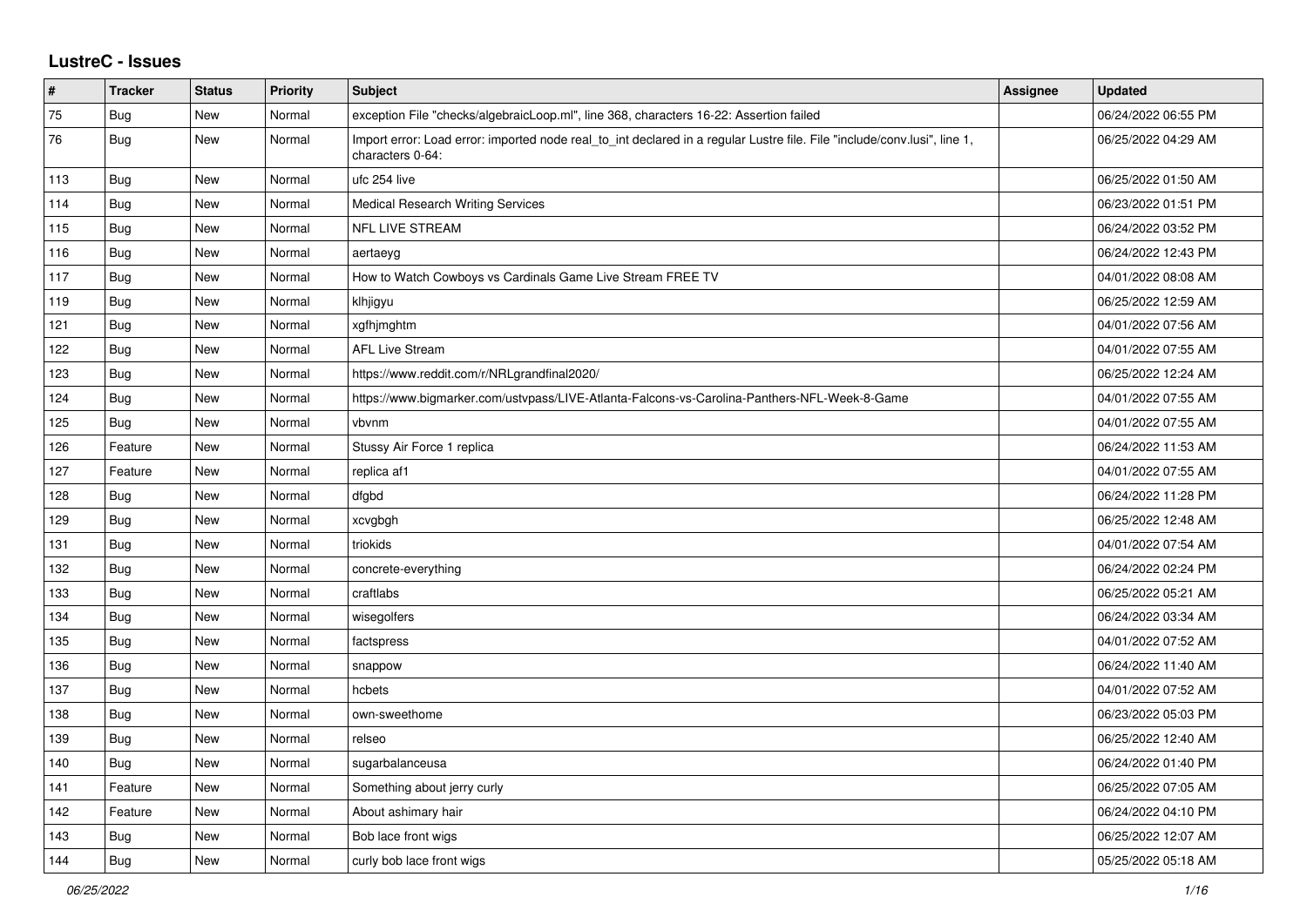| $\vert$ # | <b>Tracker</b> | <b>Status</b> | Priority | Subject                                        | <b>Assignee</b> | <b>Updated</b>      |
|-----------|----------------|---------------|----------|------------------------------------------------|-----------------|---------------------|
| 145       | Bug            | New           | Normal   | abdulbaissagar                                 |                 | 06/23/2022 10:46 PM |
| 146       | Bug            | <b>New</b>    | Normal   | bayabais                                       |                 | 06/25/2022 06:11 AM |
| 147       | <b>Bug</b>     | <b>New</b>    | Normal   | xzxgfufi                                       |                 | 04/01/2022 07:54 AM |
| 148       | Bug            | <b>New</b>    | Normal   | zxZdfg                                         |                 | 04/01/2022 08:01 AM |
| 149       | Bug            | <b>New</b>    | Normal   | dftgy                                          |                 | 06/23/2022 02:09 PM |
| 150       | Bug            | <b>New</b>    | Normal   | dfgh                                           |                 | 06/24/2022 06:46 PM |
| 151       | Feature        | <b>New</b>    | Normal   | Law Essay Writing Service - Assignments Planet |                 | 06/25/2022 12:29 AM |
| 154       | Bug            | <b>New</b>    | Normal   | fdgyyrut gyrtrw                                |                 | 06/21/2022 07:35 AM |
| 156       | Bug            | <b>New</b>    | Normal   | Access old cash app account                    |                 | 04/01/2022 08:00 AM |
| 157       | Bug            | <b>New</b>    | Normal   | Forget cash app pin                            |                 | 06/25/2022 05:26 AM |
| 158       | Bug            | <b>New</b>    | Normal   | dfghj zcvgh                                    |                 | 06/25/2022 07:11 AM |
| 159       | Bug            | <b>New</b>    | Normal   | xfguih njgkh                                   |                 | 06/17/2022 10:26 PM |
| 160       | <b>Bug</b>     | <b>New</b>    | Normal   | rtyuiv wbhyu                                   |                 | 04/01/2022 07:56 AM |
| 161       | <b>Bug</b>     | <b>New</b>    | Normal   | dfdrtyuio                                      |                 | 06/24/2022 08:54 AM |
| 163       | Bug            | <b>New</b>    | Normal   | jknjopl[                                       |                 | 04/01/2022 07:58 AM |
| 164       | Bug            | <b>New</b>    | Normal   | dfgbd                                          |                 | 06/25/2022 06:49 AM |
| 165       | Bug            | <b>New</b>    | Normal   | dfgbd                                          |                 | 04/01/2022 07:57 AM |
| 166       | Bug            | <b>New</b>    | Normal   | dfgbd                                          |                 | 04/01/2022 07:57 AM |
| 168       | Bug            | <b>New</b>    | Normal   | UFC 256 Live Stream Online                     |                 | 06/24/2022 08:59 PM |
| 169       | Bug            | <b>New</b>    | Normal   | CV Maker - UAE CV Writing Agency               |                 | 06/25/2022 01:15 AM |
| 170       | Feature        | <b>New</b>    | Normal   | top mba colleges in bangalore                  |                 | 06/25/2022 12:33 AM |
| 171       | Feature        | <b>New</b>    | Normal   | loan management system                         |                 | 06/23/2022 04:41 PM |
| 172       | Feature        | <b>New</b>    | Normal   | pgdm colleges in bangalore                     |                 | 06/23/2022 10:47 PM |
| 173       | Feature        | <b>New</b>    | Normal   | private limited company registration           |                 | 06/23/2022 06:29 PM |
| 174       | Feature        | <b>New</b>    | Normal   | Digital Marketing Philadelphia                 |                 | 06/23/2022 07:06 AM |
| 175       | Feature        | <b>New</b>    | Normal   | All About Cash App Transfer Fail Problems      |                 | 06/24/2022 10:57 PM |
| 176       | Bug            | <b>New</b>    | Normal   | instant loan without documents                 |                 | 06/18/2022 01:43 PM |
| 177       | Feature        | New           | Normal   | HD lace silky straight human hair wig          |                 | 04/01/2022 08:41 AM |
| 178       | Bug            | New           | Normal   | transparent lace wigs                          |                 | 06/24/2022 02:24 AM |
| 179       | Bug            | New           | Normal   | body wave                                      |                 | 04/01/2022 08:41 AM |
| 180       | Feature        | New           | Normal   | homoeobazaar                                   |                 | 06/24/2022 11:58 PM |
| 181       | <b>Bug</b>     | New           | Normal   | <b>Healthcare Custom Writing Services</b>      |                 | 06/24/2022 09:38 PM |
| 182       | <b>Bug</b>     | New           | Normal   | Healthcare Custom Writing Services             |                 | 06/25/2022 12:31 AM |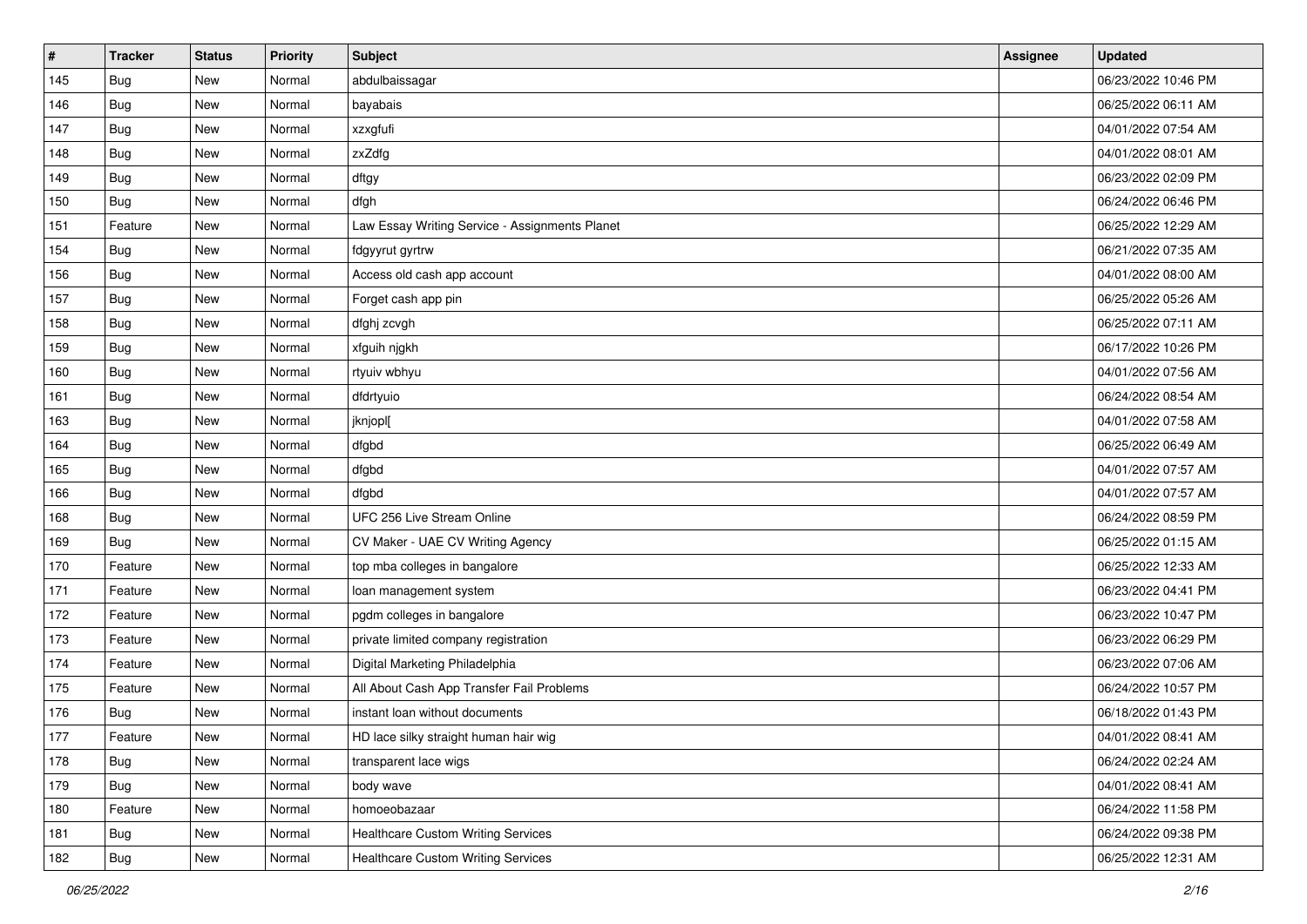| $\pmb{\#}$ | Tracker    | <b>Status</b> | <b>Priority</b> | Subject                                                                                                      | Assignee | <b>Updated</b>      |
|------------|------------|---------------|-----------------|--------------------------------------------------------------------------------------------------------------|----------|---------------------|
| 183        | Bug        | New           | Normal          | Nursing Assignment Help Online                                                                               |          | 06/25/2022 04:17 AM |
| 184        | <b>Bug</b> | <b>New</b>    | Normal          | Affordable Business Writing Services                                                                         |          | 06/24/2022 02:47 AM |
| 185        | Bug        | New           | Normal          | Non-Plagiarized Research Writing                                                                             |          | 06/24/2022 04:57 AM |
| 186        | Feature    | New           | Normal          | homoeobazaar                                                                                                 |          | 04/01/2022 08:40 AM |
| 187        | <b>Bug</b> | <b>New</b>    | Normal          | High Quality Replic 350 V2 Carbon                                                                            |          | 04/01/2022 08:40 AM |
| 189        | <b>Bug</b> | New           | Normal          | <b>College Biology Writing Services</b>                                                                      |          | 06/24/2022 07:52 PM |
| 190        | Bug        | New           | Normal          | All About Cash App Transfer Fail Problems                                                                    |          | 06/25/2022 06:35 AM |
| 191        | <b>Bug</b> | New           | Normal          | <b>B2B Branding</b>                                                                                          |          | 06/13/2022 12:50 AM |
| 192        | <b>Bug</b> | New           | Normal          | The code Caffe                                                                                               |          | 05/09/2022 10:16 AM |
| 193        | Bug        | <b>New</b>    | Normal          | 18% Discount on Homeopathic medicines                                                                        |          | 06/24/2022 05:20 PM |
| 194        | <b>Bug</b> | New           | Normal          | lace closure wigs                                                                                            |          | 06/24/2022 10:09 PM |
| 195        | <b>Bug</b> | New           | Normal          | homoeobazaar                                                                                                 |          | 04/01/2022 08:23 AM |
| 196        | <b>Bug</b> | New           | Normal          | Homoeobazaar For Homeopathy Medicines                                                                        |          | 06/24/2022 03:58 AM |
| 197        | <b>Bug</b> | New           | Normal          | SBL JABORANDI PLUS HAIR OIL - COMPLETE SCALP CARE (100ML)                                                    |          | 06/25/2022 12:43 AM |
| 198        | Bug        | <b>New</b>    | Normal          | DR. RECKEWEG R42 (HAEMOVENIN) (22ML)                                                                         |          | 04/21/2022 09:37 PM |
| 199        | Bug        | New           | Normal          | SBL CLEARSTONE DROPS (30ML)                                                                                  |          | 04/01/2022 08:23 AM |
| 200        | <b>Bug</b> | New           | Normal          | uiopi[o                                                                                                      |          | 06/24/2022 02:10 PM |
| 201        | Bug        | <b>New</b>    | Normal          | closure wig                                                                                                  |          | 06/25/2022 02:31 AM |
| 202        | <b>Bug</b> | New           | Normal          | blonde wig                                                                                                   |          | 06/24/2022 08:01 AM |
| 204        | Feature    | <b>New</b>    | Normal          | New Car Tyres                                                                                                |          | 04/01/2022 08:40 AM |
| 205        | <b>Bug</b> | New           | Low             | Mens Designer Glasses                                                                                        |          | 06/25/2022 04:30 AM |
| 206        | <b>Bug</b> | New           | Low             | <b>Cheap Electric Bikes</b>                                                                                  |          | 06/25/2022 01:44 AM |
| 207        | Feature    | <b>New</b>    | Low             | real estate lead conversion                                                                                  |          | 06/17/2022 11:15 PM |
| 208        | <b>Bug</b> | New           | Normal          | Why Cash app won't let me send money if scammed?                                                             |          | 04/01/2022 08:54 AM |
| 209        | <b>Bug</b> | New           | Normal          | Neglect to access old Cash App account considering message notice issue? Contact help.                       |          | 06/24/2022 10:27 AM |
| 210        | <b>Bug</b> | New           | Normal          | Issue with check symbol in Cash App? Dial assist number with calling Cash App customer service phone number. |          | 06/24/2022 10:52 PM |
| 211        | <b>Bug</b> | New           | Normal          | Problem in Cash App rebate? Call Cash App customer service number for help.                                  |          | 06/25/2022 12:13 AM |
| 212        | Feature    | New           | Normal          | How good is the market for gaming mobile apps at the moment?                                                 |          | 05/17/2022 11:09 AM |
| 213        | Bug        | New           | Normal          | fix HP Notebook Missing Operating System Error Message                                                       |          | 04/01/2022 08:53 AM |
| 214        | Feature    | New           | Normal          | Five Christmas Apps For Apple Users                                                                          |          | 06/25/2022 06:46 AM |
| 215        | Bug        | New           | Normal          | How For Top Level Cell Phone For You                                                                         |          | 06/20/2022 08:14 PM |
| 217        | Bug        | New           | Normal          | How this service matter most?                                                                                |          | 06/24/2022 08:22 AM |
| 218        | <b>Bug</b> | New           | Normal          | Popular Educational trends                                                                                   |          | 06/25/2022 06:56 AM |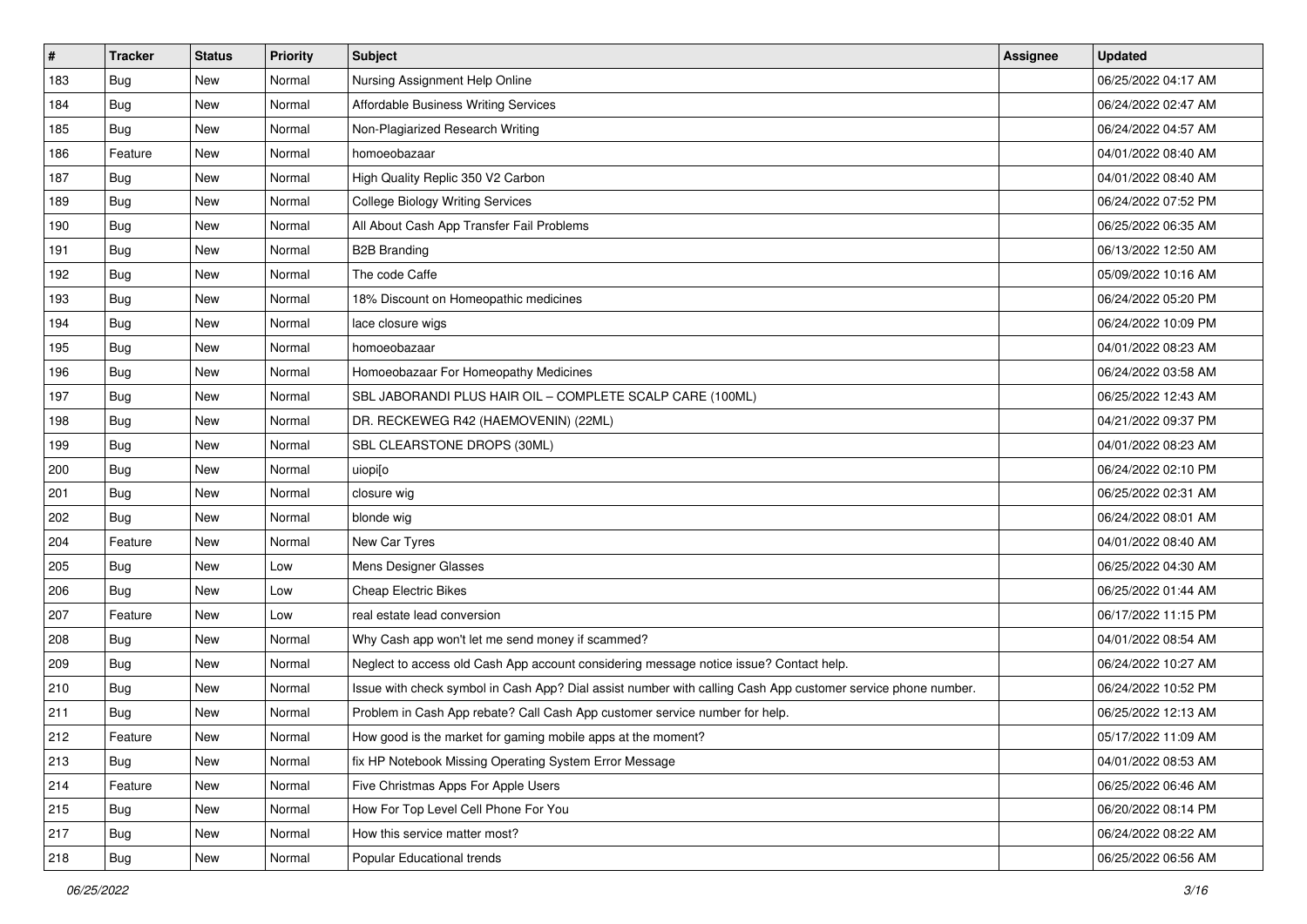| $\vert$ # | <b>Tracker</b> | <b>Status</b> | <b>Priority</b> | <b>Subject</b>                                                  | <b>Assignee</b> | <b>Updated</b>      |
|-----------|----------------|---------------|-----------------|-----------------------------------------------------------------|-----------------|---------------------|
| 219       | <b>Bug</b>     | New           | Normal          | Free Ringtones for Cell Phones.                                 |                 | 06/24/2022 10:17 PM |
| 220       | Feature        | New           | Normal          | essay writing services                                          |                 | 05/02/2022 06:53 AM |
| 221       | Bug            | New           | Normal          | The Best APk                                                    |                 | 04/01/2022 08:49 AM |
| 222       | Bug            | New           | Normal          | Social Profile links                                            |                 | 06/24/2022 02:53 AM |
| 223       | <b>Bug</b>     | <b>New</b>    | Normal          | WhatsApp Plus: Download, Update and Themes                      |                 | 06/03/2022 08:07 PM |
| 225       | <b>Bug</b>     | New           | Normal          | instant personal loan                                           |                 | 06/24/2022 03:33 AM |
| 227       | Bug            | New           | Normal          | Cash App Help & Solutions - Here You Will Get Better Assistance |                 | 06/10/2022 12:53 AM |
| 228       | Bug            | New           | Normal          | Why Does Cash App Transaction Failed? - Here Is the Answer      |                 | 06/24/2022 07:49 PM |
| 229       | Feature        | <b>New</b>    | Normal          | How To Delete Cash App Account? - Check Out the Steps In Detail |                 | 05/01/2022 09:06 PM |
| 230       | <b>Bug</b>     | <b>New</b>    | Normal          | Add Money To Cash App Card - Auto Cash Apps                     |                 | 06/21/2022 08:18 AM |
| 232       | Bug            | New           | Normal          | FM whatsapp messaging app.                                      |                 | 05/02/2022 06:03 AM |
| 233       | Bug            | New           | Normal          | Anauthorsway.com: My User Experience                            |                 | 06/24/2022 01:43 AM |
| 234       | Bug            | <b>New</b>    | Normal          | My Personal Experience With the College Writing Services        |                 | 06/25/2022 04:59 AM |
| 235       | Bug            | New           | Low             | HP Printer Assistant Software   Download & Install HP Assistant |                 | 06/25/2022 02:09 AM |
| 236       | Bug            | New           | Normal          | HP Printer Assistant Software   Download & Install HP Assistant |                 | 04/01/2022 08:16 AM |
| 237       | Feature        | New           | Normal          | HP Printer Assistant Software   Download & Install HP Assistant |                 | 06/24/2022 08:40 PM |
| 238       | Bug            | New           | Low             | HP Printer Assistant Software   Download & Install HP Assistant |                 | 04/01/2022 08:16 AM |
| 239       | Bug            | <b>New</b>    | Normal          | Algunas características más de Choices MOD APK                  |                 | 06/23/2022 05:10 PM |
| 240       | Feature        | New           | Normal          | Juego interesante de Dragon Ball Legends MOD APK                |                 | 06/25/2022 12:21 AM |
| 241       | Feature        | New           | Normal          | How to get a complete solution of Big Ideas Math Answers?       |                 | 04/01/2022 08:15 AM |
| 242       | Feature        | New           | Normal          | Descripción de Torque Pro MOD APK para Android                  |                 | 06/23/2022 11:55 PM |
| 243       | Feature        | <b>New</b>    | Normal          | Reconstruir la pandilla de la mafia en Gangstar Vegas MOD APK   |                 | 06/22/2022 01:10 PM |
| 244       | Bug            | <b>New</b>    | Normal          | Quels sont les avantages des stations de radio en ligne.        |                 | 06/24/2022 05:37 PM |
| 245       | Bug            | New           | Normal          | Write My Essay For Me Cheap                                     |                 | 06/22/2022 05:30 PM |
| 246       | Bug            | New           | Normal          | The Beast App                                                   |                 | 06/25/2022 12:34 AM |
| 247       | <b>Bug</b>     | <b>New</b>    | Normal          | best 4 Channel Amp                                              |                 | 06/24/2022 09:44 PM |
| 248       | Bug            | New           | Normal          | Mobile ringtones and attractiveness ringtones                   |                 | 06/25/2022 03:31 AM |
| 250       | Bug            | New           | Normal          | Reviews of phone ringtones                                      |                 | 06/23/2022 09:24 PM |
| 252       | Bug            | New           | Normal          | Samsung U600 - Is Essential Business And Personal Phone         |                 | 04/04/2022 04:45 AM |
| 253       | Bug            | New           | Normal          | Florence Lawrence                                               |                 | 06/18/2022 01:09 PM |
| 254       | Feature        | New           | Normal          | best ayurvedic treatment for psoriasis                          |                 | 04/01/2022 08:13 AM |
| 255       | Feature        | New           | Normal          | best doctor for psoriasis                                       |                 | 06/25/2022 05:07 AM |
| 256       | Bug            | New           | Normal          | Fake Travis Scott Shoes                                         |                 | 04/01/2022 08:12 AM |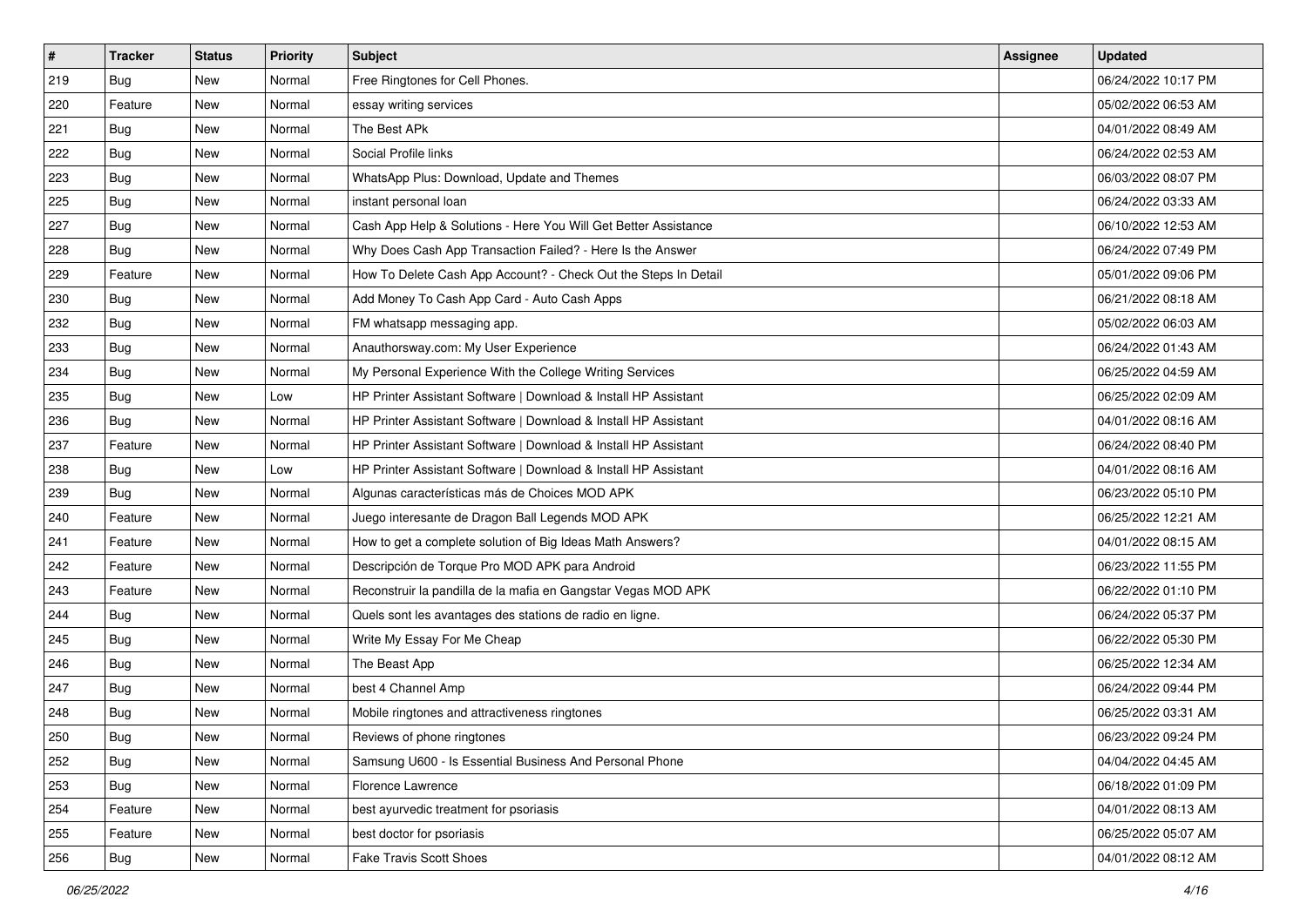| $\vert$ # | <b>Tracker</b> | <b>Status</b> | <b>Priority</b> | <b>Subject</b>                                                      | <b>Assignee</b> | <b>Updated</b>      |
|-----------|----------------|---------------|-----------------|---------------------------------------------------------------------|-----------------|---------------------|
| 257       | <b>Bug</b>     | New           | Normal          | Best latte machines                                                 |                 | 06/24/2022 06:11 PM |
| 258       | Bug            | New           | Normal          | Fake Nike Dunk High AMBUSH Deep Royal                               |                 | 06/25/2022 02:01 AM |
| 259       | Bug            | New           | Normal          | call center services                                                |                 | 06/23/2022 05:30 PM |
| 260       | Bug            | New           | Normal          | Web Design Services Near Me                                         |                 | 06/24/2022 10:54 AM |
| 261       | <b>Bug</b>     | <b>New</b>    | Normal          | Ringtone Downloads - Easy Ways Come Up With Your Own Ringtones      |                 | 06/25/2022 12:30 AM |
| 262       | Bug            | New           | Normal          | It this true to dealing Wuth                                        |                 | 06/22/2022 04:07 AM |
| 265       | Bug            | New           | Normal          | 3 Faq's On Downloading To Your Apple Ipod                           |                 | 06/24/2022 08:41 AM |
| 267       | Bug            | New           | Normal          | How To Use Internet Radio Services To Listen To Your Favorite Songs |                 | 06/25/2022 02:35 AM |
| 268       | Bug            | <b>New</b>    | Normal          | Fashioni                                                            |                 | 04/01/2022 08:20 AM |
| 271       | Feature        | <b>New</b>    | Normal          | Fashion                                                             |                 | 06/23/2022 02:36 PM |
| 272       | Feature        | New           | Normal          | Fashion                                                             |                 | 06/19/2022 08:01 AM |
| 273       | Bug            | New           | High            | assignment help online                                              |                 | 04/01/2022 08:17 AM |
| 276       | Feature        | <b>New</b>    | Normal          | Nike Dunks Replica                                                  |                 | 04/01/2022 08:19 AM |
| 277       | Feature        | New           | Normal          | Nike Dunks Replica                                                  |                 | 04/01/2022 08:19 AM |
| 278       | Bug            | New           | Normal          | Cash App Help & Solutions - Here You Will Get Better Assistance     |                 | 06/25/2022 04:43 AM |
| 279       | Bug            | New           | High            | What is an essential feature of an internal communications app?     |                 | 06/25/2022 03:28 AM |
| 280       | Bug            | New           | Normal          | Pacific Web Design                                                  |                 | 06/25/2022 02:56 AM |
| 282       | Bug            | <b>New</b>    | Normal          | Activate Cash App Card: Learn Simple Steps & Fix Errors             |                 | 06/24/2022 11:54 PM |
| 283       | <b>Bug</b>     | New           | Normal          | Cash App To PayPal Transfer Money - Check Out The Steps Here        |                 | 04/01/2022 08:17 AM |
| 284       | Bug            | <b>New</b>    | Normal          | All About Cash App Transfer Fail Problems                           |                 | 06/24/2022 10:09 PM |
| 285       | Bug            | New           | Normal          | Have you ever written an essay?                                     |                 | 06/24/2022 09:38 AM |
| 286       | Bug            | <b>New</b>    | Normal          | All About Cash App Transfer Fail Problems                           |                 | 04/01/2022 07:49 AM |
| 287       | Bug            | <b>New</b>    | Normal          | Make shopping easier                                                |                 | 04/01/2022 08:41 AM |
| 288       | Bug            | New           | Normal          | Make shopping easier                                                |                 | 04/01/2022 07:56 AM |
| 289       | Bug            | New           | Normal          | Recover Yahoo Mail Forgotten Password - Explore Kanata Chinese      |                 | 06/25/2022 02:33 AM |
| 292       | <b>Bug</b>     | <b>New</b>    | Normal          | Venmo to Cash App Transfer Of Money- Explore Here                   |                 | 06/24/2022 05:41 PM |
| 295       | <b>Bug</b>     | New           | Normal          | Headliner Repair Services in Jonesboro GA                           |                 | 04/01/2022 07:21 AM |
| 296       | Bug            | New           | Normal          | Window Tinting Services in Jonesboro GA                             |                 | 04/01/2022 07:21 AM |
| 297       | Bug            | New           | Normal          | Auto Lighting Installation Services in Norcross GA                  |                 | 04/01/2022 07:21 AM |
| 298       | <b>Bug</b>     | New           | Normal          | Car Stereo Installation Services in Norcross GA                     |                 | 04/01/2022 07:20 AM |
| 299       | <b>Bug</b>     | New           | Normal          | Brake Caliper Painting Services in Norcross GA                      |                 | 04/01/2022 07:20 AM |
| 300       | <b>Bug</b>     | New           | Normal          | Wheels Powder Coating Services in Norcross GA                       |                 | 04/15/2022 01:45 PM |
| 301       | Bug            | New           | Normal          | Vehicle Electronics Services in Norcross GA                         |                 | 04/01/2022 07:18 AM |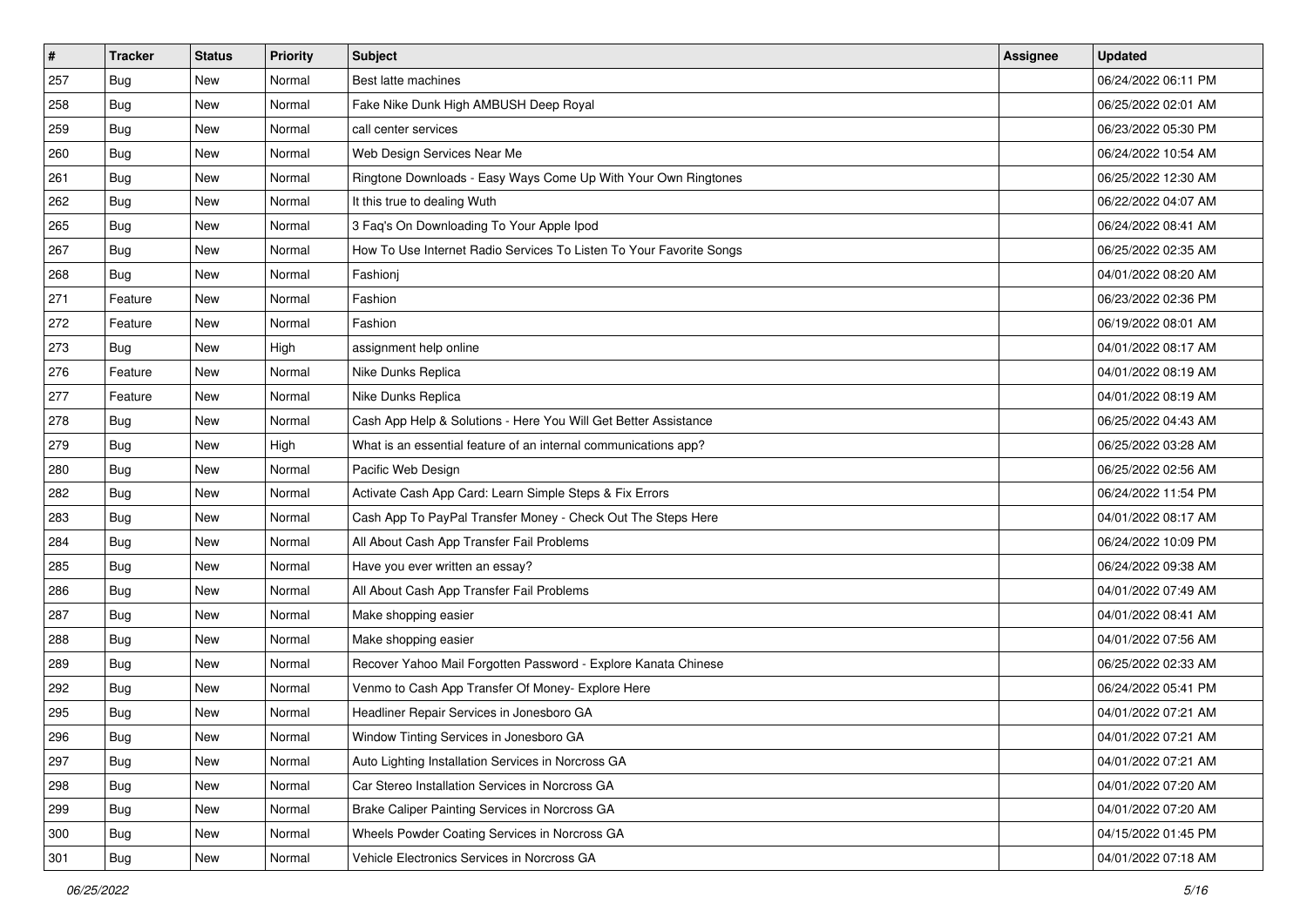| $\#$ | <b>Tracker</b> | <b>Status</b> | <b>Priority</b> | <b>Subject</b>                                        | Assignee | <b>Updated</b>      |
|------|----------------|---------------|-----------------|-------------------------------------------------------|----------|---------------------|
| 302  | Bug            | New           | Normal          | Auto Electrical Repair Services in Norcross GA        |          | 06/10/2022 06:30 AM |
| 303  | <b>Bug</b>     | New           | Normal          | Car Wrapping Services in Norcross GA                  |          | 04/01/2022 07:22 AM |
| 304  | <b>Bug</b>     | New           | Normal          | Keyless Entry Services in Norcross GA                 |          | 04/01/2022 07:19 AM |
| 305  | Bug            | New           | Normal          | Headliner Repair Services in Norcross GA              |          | 04/01/2022 07:19 AM |
| 306  | <b>Bug</b>     | <b>New</b>    | Normal          | Window Tinting Services in Norcross GA                |          | 04/01/2022 07:19 AM |
| 307  | <b>Bug</b>     | New           | Normal          | Carpet Cleaning Services in Virginia Beach VA         |          | 04/01/2022 07:19 AM |
| 308  | <b>Bug</b>     | New           | Normal          | Carpet Repairing Services in Virginia Beach VA        |          | 04/01/2022 07:19 AM |
| 309  | Bug            | New           | Normal          | Stain Removal Services in Virginia Beach VA           |          | 04/01/2022 07:19 AM |
| 310  | <b>Bug</b>     | New           | Normal          | Mattress Cleaning Services in Virginia Beach VA       |          | 04/01/2022 07:19 AM |
| 311  | Bug            | <b>New</b>    | Normal          | Odor Removal Services in Virginia Beach VA            |          | 04/01/2022 07:19 AM |
| 312  | <b>Bug</b>     | New           | Normal          | Stain Protection Services in Virginia Beach VA        |          | 06/23/2022 09:25 PM |
| 313  | <b>Bug</b>     | New           | Normal          | Water Extraction Services in Virginia Beach VA        |          | 06/23/2022 02:14 AM |
| 314  | <b>Bug</b>     | New           | Normal          | Water Extraction Services in Virginia Beach VA        |          | 04/01/2022 07:25 AM |
| 315  | <b>Bug</b>     | <b>New</b>    | Normal          | Dissertation help UK                                  |          | 06/25/2022 02:51 AM |
| 316  | Bug            | <b>New</b>    | Normal          | Finden Sie den besten Klingelton für Ihr Telefon      |          | 06/24/2022 10:28 PM |
| 317  | <b>Bug</b>     | New           | Normal          | Eco/Green Cleaning Services in Virginia Beach VA      |          | 06/25/2022 06:50 AM |
| 318  | Bug            | New           | Normal          | Mold Removal Services in Virginia Beach VA            |          | 04/01/2022 07:27 AM |
| 319  | <b>Bug</b>     | <b>New</b>    | Normal          | Steam Cleaning Services in Virginia Beach VA          |          | 04/01/2022 07:27 AM |
| 320  | <b>Bug</b>     | New           | Normal          | Emergency Cleaning Services in Virginia Beach VA      |          | 04/01/2022 07:27 AM |
| 321  | <b>Bug</b>     | New           | Normal          | Tile & Grout Cleaning Services in Virginia Beach VA   |          | 06/21/2022 03:04 AM |
| 322  | Bug            | New           | Normal          | Rug Cleaning Services in Virginia Beach VA            |          | 04/01/2022 07:26 AM |
| 323  | <b>Bug</b>     | New           | Normal          | Car Upholstery Cleaning Services in Virginia Beach VA |          | 04/01/2022 07:26 AM |
| 324  | <b>Bug</b>     | <b>New</b>    | Normal          | Upholstery Cleaning Services in Virginia Beach VA     |          | 04/01/2022 07:26 AM |
| 325  | <b>Bug</b>     | New           | Normal          | Carpet Cleaning Services in Norfolk VA                |          | 04/01/2022 07:26 AM |
| 326  | <b>Bug</b>     | New           | Normal          | Carpet Repairing Services in Norfolk VA               |          | 04/01/2022 07:26 AM |
| 327  | <b>Bug</b>     | New           | Normal          | Stain Removal Services in Norfolk VA                  |          | 04/01/2022 07:26 AM |
| 328  | <b>Bug</b>     | New           | Normal          | Mattress Cleaning Services in Norfolk VA              |          | 04/01/2022 07:26 AM |
| 329  | <b>Bug</b>     | New           | Normal          | Odor Removal Services in Norfolk VA                   |          | 04/01/2022 07:22 AM |
| 330  | Bug            | New           | Normal          | Stain Protection Services in Norfolk VA               |          | 04/01/2022 07:26 AM |
| 331  | <b>Bug</b>     | New           | Normal          | Water Extraction Services in Norfolk VA               |          | 06/25/2022 01:17 AM |
| 332  | <b>Bug</b>     | New           | Normal          | Eco/Green Cleaning Services in Norfolk VA             |          | 04/01/2022 07:25 AM |
| 333  | <b>Bug</b>     | New           | Normal          | Mold Removal Services in Norfolk VA                   |          | 06/25/2022 04:25 AM |
| 334  | <b>Bug</b>     | New           | Normal          | Steam Cleaning Services in Norfolk VA                 |          | 04/01/2022 07:25 AM |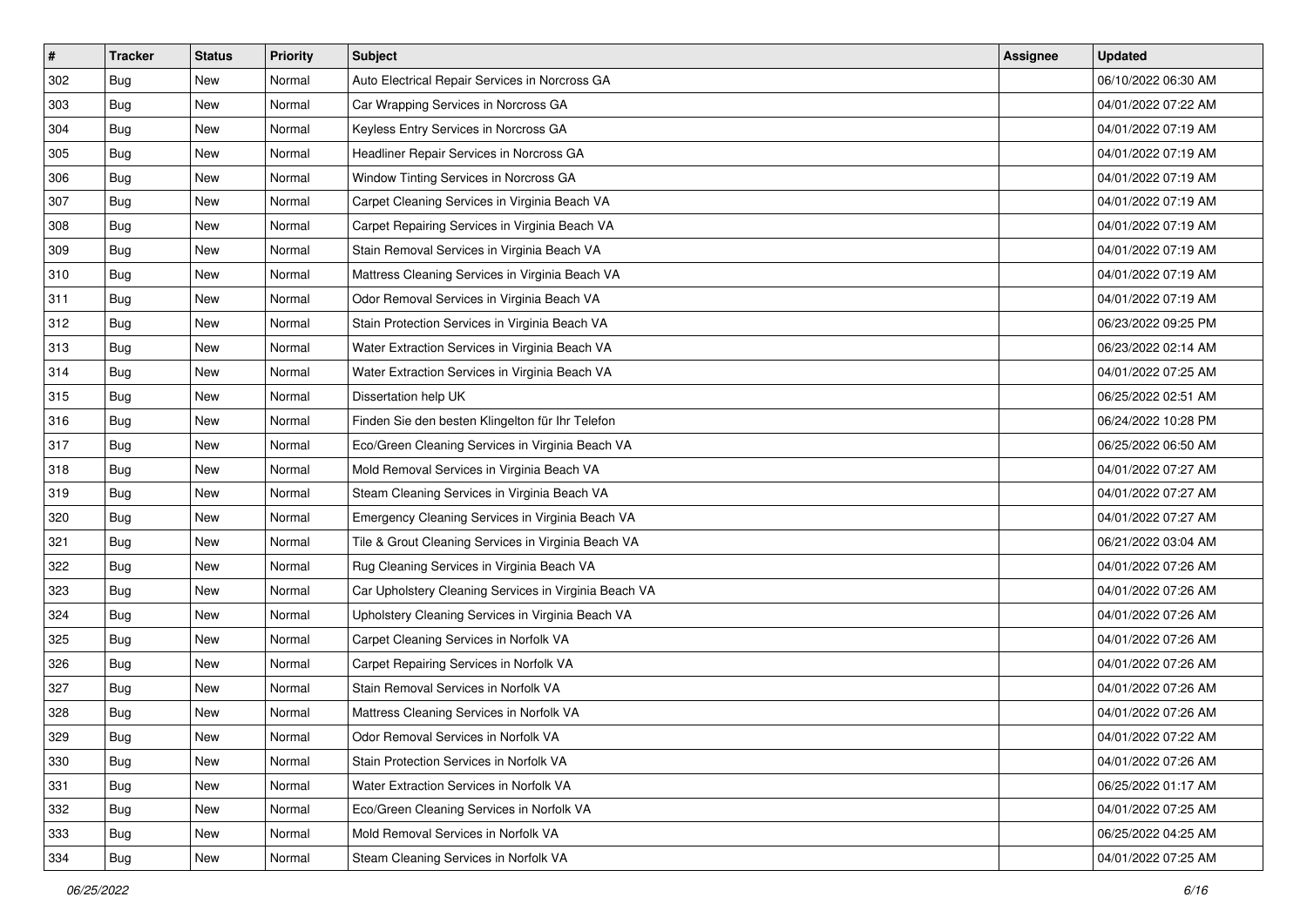| $\vert$ # | <b>Tracker</b> | <b>Status</b> | <b>Priority</b> | Subject                                           | <b>Assignee</b> | <b>Updated</b>      |
|-----------|----------------|---------------|-----------------|---------------------------------------------------|-----------------|---------------------|
| 335       | Bug            | New           | Normal          | Emergency Cleaning Services in Norfolk VA         |                 | 04/01/2022 07:24 AM |
| 336       | Bug            | New           | Normal          | Tile & Grout Cleaning Services in Norfolk VA      |                 | 06/25/2022 02:30 AM |
| 337       | Bug            | New           | Normal          | Rug Cleaning Services in Norfolk VA               |                 | 04/01/2022 07:23 AM |
| 338       | Bug            | New           | Normal          | Car Upholstery Cleaning Services in Norfolk VA    |                 | 04/01/2022 07:23 AM |
| 339       | <b>Bug</b>     | <b>New</b>    | Normal          | Upholstery Cleaning Services in Norfolk VA        |                 | 06/17/2022 04:36 AM |
| 340       | Bug            | New           | Normal          | Carpet Cleaning Services in Chesapeake VA         |                 | 04/01/2022 07:23 AM |
| 341       | Bug            | New           | Normal          | Carpet Repairing Services in Chesapeake VA        |                 | 04/01/2022 07:23 AM |
| 342       | Bug            | New           | Normal          | Stain Removal Services in Chesapeake VA           |                 | 04/01/2022 07:22 AM |
| 343       | Bug            | New           | Normal          | Mattress Cleaning Services in Chesapeake VA       |                 | 04/01/2022 07:16 AM |
| 344       | Bug            | <b>New</b>    | Normal          | Odor Removal Services in Chesapeake VA            |                 | 06/25/2022 12:42 AM |
| 345       | Bug            | New           | Normal          | Stain Protection Services in Chesapeake VA        |                 | 06/25/2022 06:03 AM |
| 346       | Bug            | New           | Normal          | Water Extraction Services in Chesapeake VA        |                 | 04/01/2022 07:15 AM |
| 347       | Bug            | <b>New</b>    | Normal          | Eco/Green Cleaning Services in Chesapeake VA      |                 | 06/25/2022 07:04 AM |
| 348       | Bug            | New           | Normal          | Mold Removal Services in Chesapeake VA            |                 | 04/01/2022 07:14 AM |
| 349       | <b>Bug</b>     | New           | Normal          | Steam Cleaning Services in Chesapeake VA          |                 | 04/01/2022 07:14 AM |
| 350       | Bug            | New           | Normal          | Emergency Cleaning Services in Chesapeake VA      |                 | 04/01/2022 07:14 AM |
| 351       | Bug            | New           | Normal          | Emergency Cleaning Services in Chesapeake VA      |                 | 04/01/2022 07:14 AM |
| 352       | <b>Bug</b>     | <b>New</b>    | Normal          | Tile & Grout Cleaning Services in Chesapeake VA   |                 | 06/24/2022 08:14 AM |
| 353       | <b>Bug</b>     | New           | Normal          | Rug Cleaning Services in Chesapeake VA            |                 | 04/01/2022 07:14 AM |
| 354       | Bug            | New           | Normal          | Car Upholstery Cleaning Services in Chesapeake VA |                 | 04/01/2022 07:14 AM |
| 355       | Bug            | New           | Normal          | Upholstery Cleaning Services in Chesapeake VA     |                 | 04/01/2022 07:14 AM |
| 356       | Bug            | <b>New</b>    | Normal          | Moving Services in Baltimore MD                   |                 | 04/01/2022 07:13 AM |
| 357       | <b>Bug</b>     | <b>New</b>    | Normal          | Furniture Assembly Services in Baltimore MD       |                 | 04/01/2022 07:12 AM |
| 358       | Bug            | New           | Normal          | Office Moving Services in Baltimore MD            |                 | 04/01/2022 07:13 AM |
| 359       | Bug            | New           | Normal          | Local Moving Services in Baltimore MD             |                 | 04/01/2022 07:15 AM |
| 360       | <b>Bug</b>     | <b>New</b>    | Normal          | Auto Transport Services in Baltimore MD           |                 | 04/01/2022 07:13 AM |
| 361       | <b>Bug</b>     | New           | Normal          | Junk Removal Services in Baltimore MD             |                 | 04/01/2022 07:13 AM |
| 362       | <b>Bug</b>     | New           | Normal          | Moving Services in Washington DC                  |                 | 04/01/2022 07:13 AM |
| 363       | Bug            | New           | Normal          | Furniture Assembly Services in Washington DC      |                 | 04/01/2022 07:13 AM |
| 364       | Bug            | New           | Normal          | Office Moving Services in Washington DC           |                 | 04/01/2022 07:13 AM |
| 365       | Bug            | New           | Normal          | Local Moving Services in Washington DC            |                 | 04/01/2022 07:12 AM |
| 366       | <b>Bug</b>     | New           | Normal          | Auto Transport Services in Washington DC          |                 | 04/01/2022 07:12 AM |
| 367       | <b>Bug</b>     | New           | Normal          | Junk Removal Services in Washington DC            |                 | 04/01/2022 07:12 AM |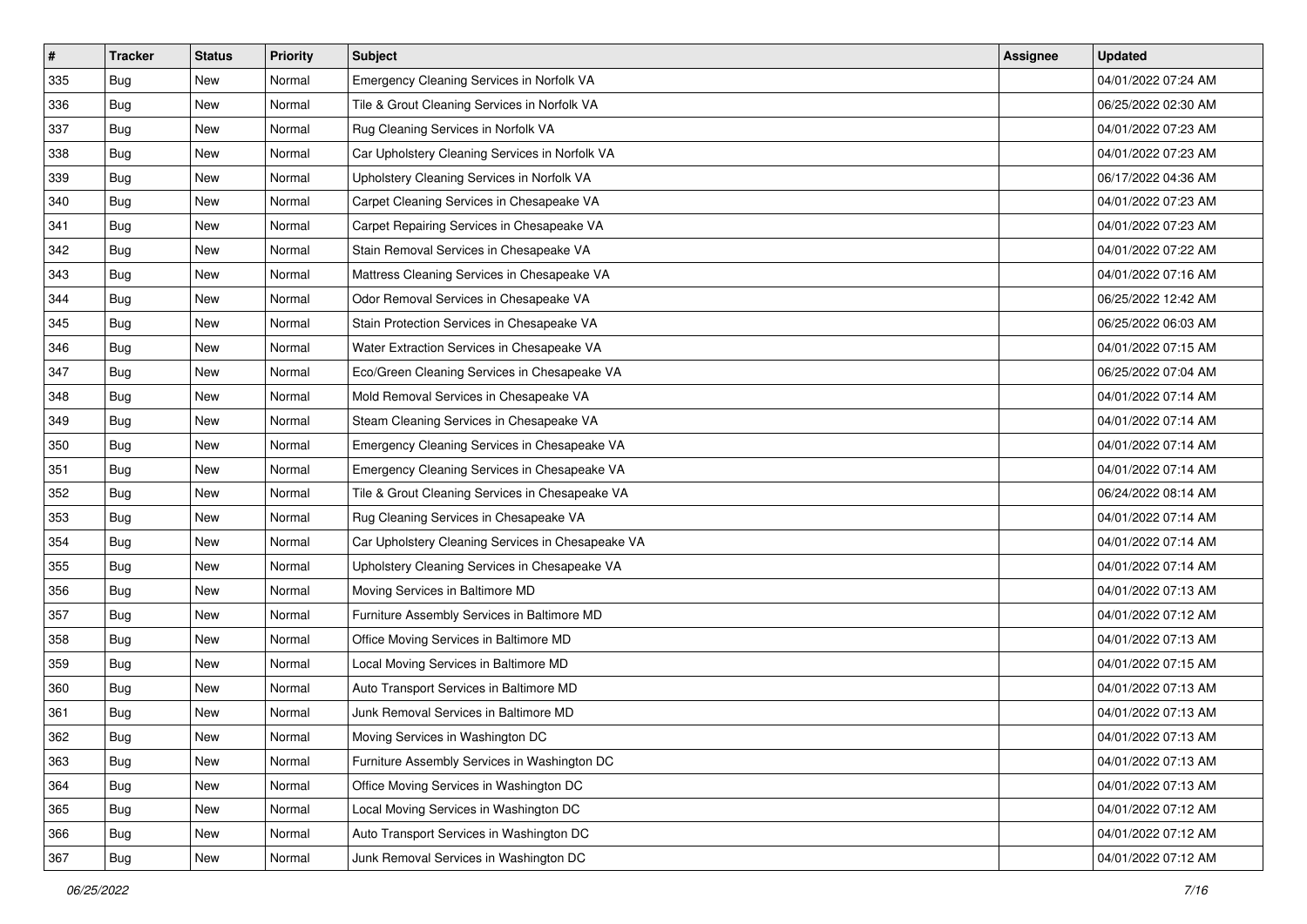| $\vert$ # | <b>Tracker</b> | <b>Status</b> | Priority | Subject                                            | Assignee | <b>Updated</b>      |
|-----------|----------------|---------------|----------|----------------------------------------------------|----------|---------------------|
| 368       | <b>Bug</b>     | New           | Normal   | Moving Services in Arlington County VA             |          | 04/01/2022 07:12 AM |
| 369       | Bug            | New           | Normal   | Furniture Assembly Services in Arlington County VA |          | 04/01/2022 07:12 AM |
| 370       | Bug            | New           | Normal   | Office Moving Services in Arlington County VA      |          | 04/01/2022 07:16 AM |
| 371       | Bug            | New           | Normal   | Local Moving Services in Arlington County VA       |          | 04/01/2022 07:13 AM |
| 372       | <b>Bug</b>     | <b>New</b>    | Normal   | Auto Transport Services in Arlington County VA     |          | 06/12/2022 12:45 PM |
| 373       | Bug            | New           | Normal   | Junk Removal Services in Arlington County VA       |          | 04/01/2022 07:18 AM |
| 374       | <b>Bug</b>     | New           | Normal   | Moving Services in Fairfax VA                      |          | 04/01/2022 07:18 AM |
| 375       | <b>Bug</b>     | New           | Normal   | Furniture Assembly Services in Fairfax VA          |          | 04/01/2022 07:18 AM |
| 376       | Bug            | New           | Normal   | Office Moving Services in Fairfax VA               |          | 04/01/2022 07:17 AM |
| 377       | <b>Bug</b>     | New           | Normal   | Local Moving Services in Fairfax VA                |          | 04/01/2022 07:17 AM |
| 378       | Bug            | New           | Normal   | Auto Transport Services in Fairfax VA              |          | 04/01/2022 07:17 AM |
| 379       | <b>Bug</b>     | New           | Normal   | Junk Removal Services in Fairfax VA                |          | 04/01/2022 07:17 AM |
| 380       | Bug            | <b>New</b>    | Normal   | Moving Services in McLean VA                       |          | 06/25/2022 03:44 AM |
| 381       | Bug            | New           | Normal   | Furniture Assembly Services in McLean VA           |          | 04/01/2022 07:17 AM |
| 382       | <b>Bug</b>     | New           | Normal   | Office Moving Services in McLean VA                |          | 04/01/2022 07:17 AM |
| 383       | Bug            | New           | Normal   | Local Moving Services in McLean VA                 |          | 04/01/2022 07:17 AM |
| 384       | Bug            | New           | Normal   | Auto Transport Services in McLean VA               |          | 04/01/2022 07:17 AM |
| 385       | <b>Bug</b>     | <b>New</b>    | Normal   | Junk Removal Services in McLean VA                 |          | 04/01/2022 07:15 AM |
| 386       | <b>Bug</b>     | New           | Normal   | Moving Services in Sterling VA                     |          | 04/01/2022 07:16 AM |
| 387       | Bug            | New           | Normal   | Furniture Assembly Services in Sterling VA         |          | 04/01/2022 07:18 AM |
| 388       | Bug            | New           | Normal   | Office Moving Services in Sterling VA              |          | 04/01/2022 07:16 AM |
| 389       | Bug            | New           | Normal   | Local Moving Services in Sterling VA               |          | 04/01/2022 07:16 AM |
| 390       | <b>Bug</b>     | <b>New</b>    | Normal   | Auto Transport Services in Sterling VA             |          | 04/01/2022 07:16 AM |
| 391       | Bug            | New           | Normal   | Junk Removal Services in Sterling VA               |          | 04/01/2022 07:16 AM |
| 392       | Bug            | New           | Normal   | Moving Services in Annapolis MD                    |          | 04/01/2022 07:16 AM |
| 393       | <b>Bug</b>     | <b>New</b>    | Normal   | Furniture Assembly Services in Annapolis MD        |          | 04/01/2022 07:16 AM |
| 394       | <b>Bug</b>     | New           | Normal   | Office Moving Services in Annapolis MD             |          | 04/01/2022 07:15 AM |
| 395       | Bug            | New           | Normal   | Local Moving Services in Annapolis MD              |          | 04/01/2022 07:15 AM |
| 396       | <b>Bug</b>     | New           | Normal   | Auto Transport Services in Annapolis MD            |          | 04/01/2022 07:15 AM |
| 397       | Bug            | New           | Normal   | Junk Removal Services in Annapolis MD              |          | 04/01/2022 07:15 AM |
| 398       | <b>Bug</b>     | New           | Normal   | Moving Services in Potomac MD                      |          | 04/01/2022 07:32 AM |
| 399       | <b>Bug</b>     | New           | Normal   | Furniture Assembly Services in Potomac MD          |          | 04/01/2022 07:15 AM |
| 400       | <b>Bug</b>     | New           | Normal   | Office Moving Services in Potomac MD               |          | 06/22/2022 07:29 AM |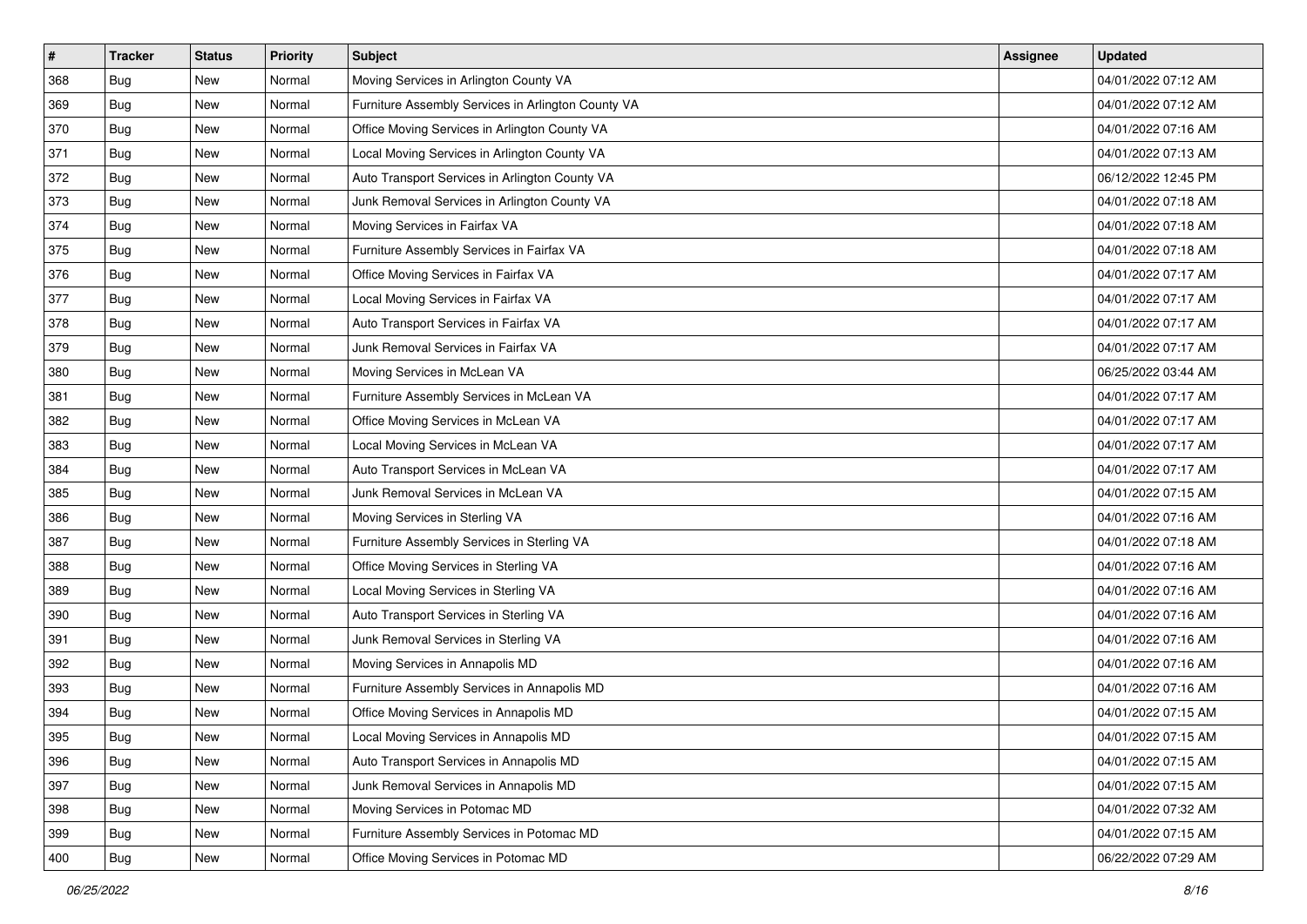| #   | <b>Tracker</b> | <b>Status</b> | <b>Priority</b> | Subject                                        | <b>Assignee</b> | <b>Updated</b>      |
|-----|----------------|---------------|-----------------|------------------------------------------------|-----------------|---------------------|
| 401 | Bug            | New           | Normal          | Local Moving Services in Potomac MD            |                 | 04/01/2022 07:48 AM |
| 402 | Bug            | New           | Normal          | Auto Transport Services in Potomac MD          |                 | 04/01/2022 07:47 AM |
| 403 | Bug            | New           | Normal          | Junk Removal Services in Potomac MD            |                 | 04/01/2022 07:47 AM |
| 404 | Bug            | New           | Normal          | Moving Services in Gaithersburg MD             |                 | 04/01/2022 07:47 AM |
| 405 | <b>Bug</b>     | <b>New</b>    | Normal          | Furniture Assembly Services in Gaithersburg MD |                 | 04/01/2022 07:47 AM |
| 406 | Bug            | New           | Normal          | Office Moving Services in Gaithersburg MD      |                 | 04/01/2022 07:47 AM |
| 407 | Bug            | New           | Normal          | Upholstery Cleaning Boston MA                  |                 | 04/01/2022 07:47 AM |
| 408 | Bug            | New           | Normal          | Carpet Cleaning Boston MA                      |                 | 04/01/2022 07:47 AM |
| 409 | Bug            | New           | Normal          | Floor Stripping Boston MA                      |                 | 04/01/2022 07:47 AM |
| 410 | Bug            | <b>New</b>    | Normal          | Floor Waxing Boston MA                         |                 | 04/01/2022 07:47 AM |
| 411 | Bug            | New           | Normal          | Floor Cleaning Boston MA                       |                 | 04/01/2022 07:47 AM |
| 412 | Bug            | New           | Normal          | Germs Removal Boston MA                        |                 | 04/01/2022 07:47 AM |
| 413 | Bug            | <b>New</b>    | Normal          | Commercial Floor Cleaning Boston MA            |                 | 04/01/2022 07:45 AM |
| 414 | Bug            | New           | Normal          | Residential Floor Cleaning Boston MA           |                 | 04/01/2022 07:46 AM |
| 415 | <b>Bug</b>     | New           | Normal          | Upholstery Cleaning Somerville MA              |                 | 04/01/2022 07:48 AM |
| 416 | Bug            | New           | Normal          | Carpet Cleaning Somerville MA                  |                 | 04/01/2022 07:46 AM |
| 417 | Bug            | New           | Normal          | Floor Stripping Somerville MA                  |                 | 04/01/2022 07:46 AM |
| 418 | <b>Bug</b>     | <b>New</b>    | Normal          | Floor Waxing Somerville MA                     |                 | 04/01/2022 07:46 AM |
| 419 | <b>Bug</b>     | New           | Normal          | Floor Cleaning Somerville MA                   |                 | 04/01/2022 07:46 AM |
| 420 | Bug            | New           | Normal          | Germs Removal Somerville MA                    |                 | 04/01/2022 07:46 AM |
| 421 | <b>Bug</b>     | New           | Normal          | Commercial Floor Cleaning Somerville MA        |                 | 04/01/2022 07:46 AM |
| 422 | Bug            | <b>New</b>    | Normal          | Residential Floor Cleaning Somerville MA       |                 | 04/01/2022 07:46 AM |
| 423 | <b>Bug</b>     | <b>New</b>    | Normal          | Upholstery Cleaning Brookline MA               |                 | 04/01/2022 07:46 AM |
| 424 | Bug            | New           | Normal          | Carpet Cleaning Brookline MA                   |                 | 04/01/2022 07:45 AM |
| 425 | Bug            | New           | Normal          | Floor Stripping Brookline MA                   |                 | 04/01/2022 07:45 AM |
| 426 | <b>Bug</b>     | <b>New</b>    | Normal          | Floor Waxing Brookline MA                      |                 | 04/01/2022 07:49 AM |
| 427 | <b>Bug</b>     | New           | Normal          | Floor Cleaning Brookline MA                    |                 | 04/01/2022 07:46 AM |
| 428 | Bug            | New           | Normal          | Germs Removal Brookline MA                     |                 | 04/01/2022 07:47 AM |
| 429 | <b>Bug</b>     | New           | Normal          | Germs Removal Brookline MA                     |                 | 04/01/2022 07:51 AM |
| 430 | <b>Bug</b>     | New           | Normal          | Commercial Floor Cleaning Brookline MA         |                 | 04/01/2022 07:50 AM |
| 431 | Bug            | New           | Normal          | Residential Floor Cleaning Brookline MA        |                 | 04/01/2022 07:50 AM |
| 432 | <b>Bug</b>     | New           | Normal          | Upholstery Cleaning Newton MA                  |                 | 04/01/2022 07:50 AM |
| 433 | <b>Bug</b>     | New           | Normal          | Carpet Cleaning Newton MA                      |                 | 04/01/2022 07:50 AM |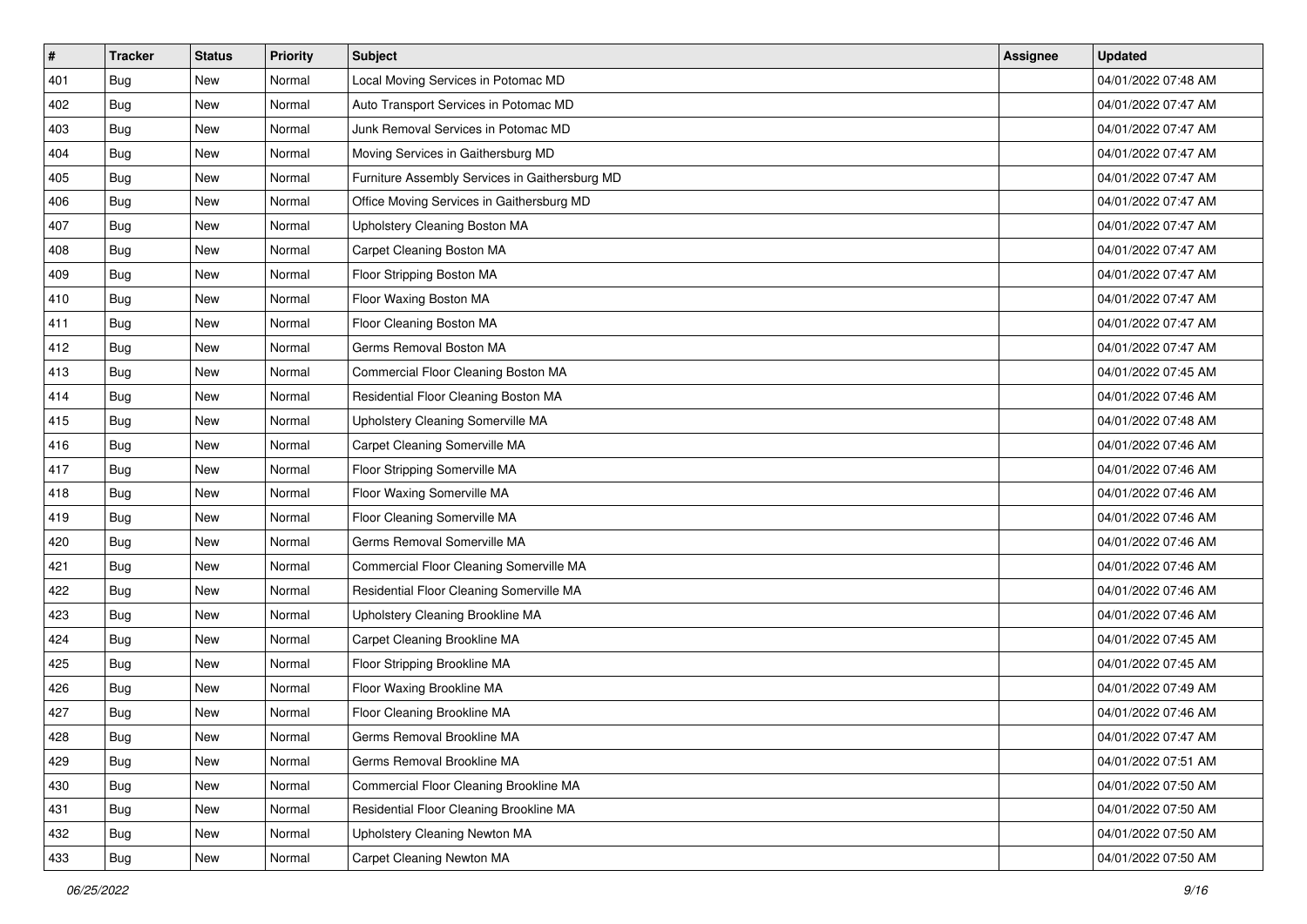| $\pmb{\#}$ | <b>Tracker</b> | <b>Status</b> | Priority | Subject                                 | <b>Assignee</b> | <b>Updated</b>      |
|------------|----------------|---------------|----------|-----------------------------------------|-----------------|---------------------|
| 434        | Bug            | New           | Normal   | Floor Stripping Newton MA               |                 | 04/01/2022 07:50 AM |
| 435        | <b>Bug</b>     | New           | Normal   | Floor Waxing Newton MA                  |                 | 04/01/2022 07:50 AM |
| 436        | Bug            | New           | Normal   | Floor Cleaning Newton MA                |                 | 04/01/2022 07:50 AM |
| 437        | <b>Bug</b>     | New           | Normal   | Germs Removal Newton MA                 |                 | 04/01/2022 07:50 AM |
| 438        | <b>Bug</b>     | <b>New</b>    | Normal   | Commercial Floor Cleaning Newton MA     |                 | 04/01/2022 07:50 AM |
| 439        | <b>Bug</b>     | New           | Normal   | Residential Floor Cleaning Newton MA    |                 | 04/01/2022 07:49 AM |
| 440        | <b>Bug</b>     | New           | Normal   | Upholstery Cleaning Watertown MA        |                 | 04/01/2022 07:49 AM |
| 441        | Bug            | New           | Normal   | Carpet Cleaning Watertown MA            |                 | 06/02/2022 06:00 PM |
| 442        | <b>Bug</b>     | New           | Normal   | Floor Stripping Watertown MA            |                 | 04/01/2022 07:49 AM |
| 443        | <b>Bug</b>     | <b>New</b>    | Normal   | Floor Waxing Watertown MA               |                 | 04/01/2022 07:51 AM |
| 444        | <b>Bug</b>     | New           | Normal   | Floor Cleaning Watertown MA             |                 | 04/01/2022 07:49 AM |
| 445        | Bug            | New           | Normal   | Germs Removal Watertown MA              |                 | 04/01/2022 07:49 AM |
| 446        | <b>Bug</b>     | <b>New</b>    | Normal   | Commercial Floor Cleaning Watertown MA  |                 | 04/01/2022 07:49 AM |
| 447        | <b>Bug</b>     | New           | Normal   | Residential Floor Cleaning Watertown MA |                 | 04/01/2022 07:49 AM |
| 448        | <b>Bug</b>     | New           | Normal   | Upholstery Cleaning Quincy MA           |                 | 04/01/2022 07:48 AM |
| 449        | <b>Bug</b>     | New           | Normal   | Carpet Cleaning Quincy MA               |                 | 04/01/2022 07:48 AM |
| 450        | <b>Bug</b>     | New           | Normal   | Floor Stripping Quincy MA               |                 | 06/24/2022 03:27 AM |
| 451        | Bug            | <b>New</b>    | Normal   | Floor Waxing Quincy MA                  |                 | 04/01/2022 07:48 AM |
| 452        | <b>Bug</b>     | New           | Normal   | Floor Cleaning Quincy MA                |                 | 04/01/2022 07:48 AM |
| 453        | <b>Bug</b>     | New           | Normal   | Germs Removal Quincy MA                 |                 | 04/01/2022 07:48 AM |
| 454        | <b>Bug</b>     | New           | Normal   | Commercial Floor Cleaning Quincy MA     |                 | 06/02/2022 05:59 PM |
| 455        | <b>Bug</b>     | <b>New</b>    | Normal   | Residential Floor Cleaning Quincy MA    |                 | 04/01/2022 07:38 AM |
| 456        | <b>Bug</b>     | <b>New</b>    | Normal   | Upholstery Cleaning Medford MA          |                 | 04/01/2022 07:28 AM |
| 457        | <b>Bug</b>     | New           | Normal   | Carpet Cleaning Medford MA              |                 | 06/24/2022 02:55 AM |
| 458        | <b>Bug</b>     | New           | Normal   | Floor Stripping Medford MA              |                 | 04/01/2022 07:32 AM |
| 459        | <b>Bug</b>     | New           | Normal   | Floor Waxing Medford MA                 |                 | 04/01/2022 07:32 AM |
| 460        | <b>Bug</b>     | New           | Normal   | Floor Cleaning Medford MA               |                 | 06/23/2022 08:39 AM |
| 461        | <b>Bug</b>     | New           | Normal   | Germs Removal Medford MA                |                 | 06/24/2022 05:59 PM |
| 462        | Bug            | New           | Normal   | Commercial Floor Cleaning Medford MA    |                 | 04/01/2022 07:32 AM |
| 463        | Bug            | New           | Normal   | Residential Floor Cleaning Medford MA   |                 | 04/01/2022 07:32 AM |
| 464        | <b>Bug</b>     | New           | Normal   | Upholstery Cleaning Westchester MA      |                 | 06/21/2022 04:02 PM |
| 465        | Bug            | New           | Normal   | Carpet Cleaning Westchester MA          |                 | 06/22/2022 07:24 AM |
| 466        | Bug            | New           | Normal   | Floor Stripping Westchester MA          |                 | 06/24/2022 05:26 PM |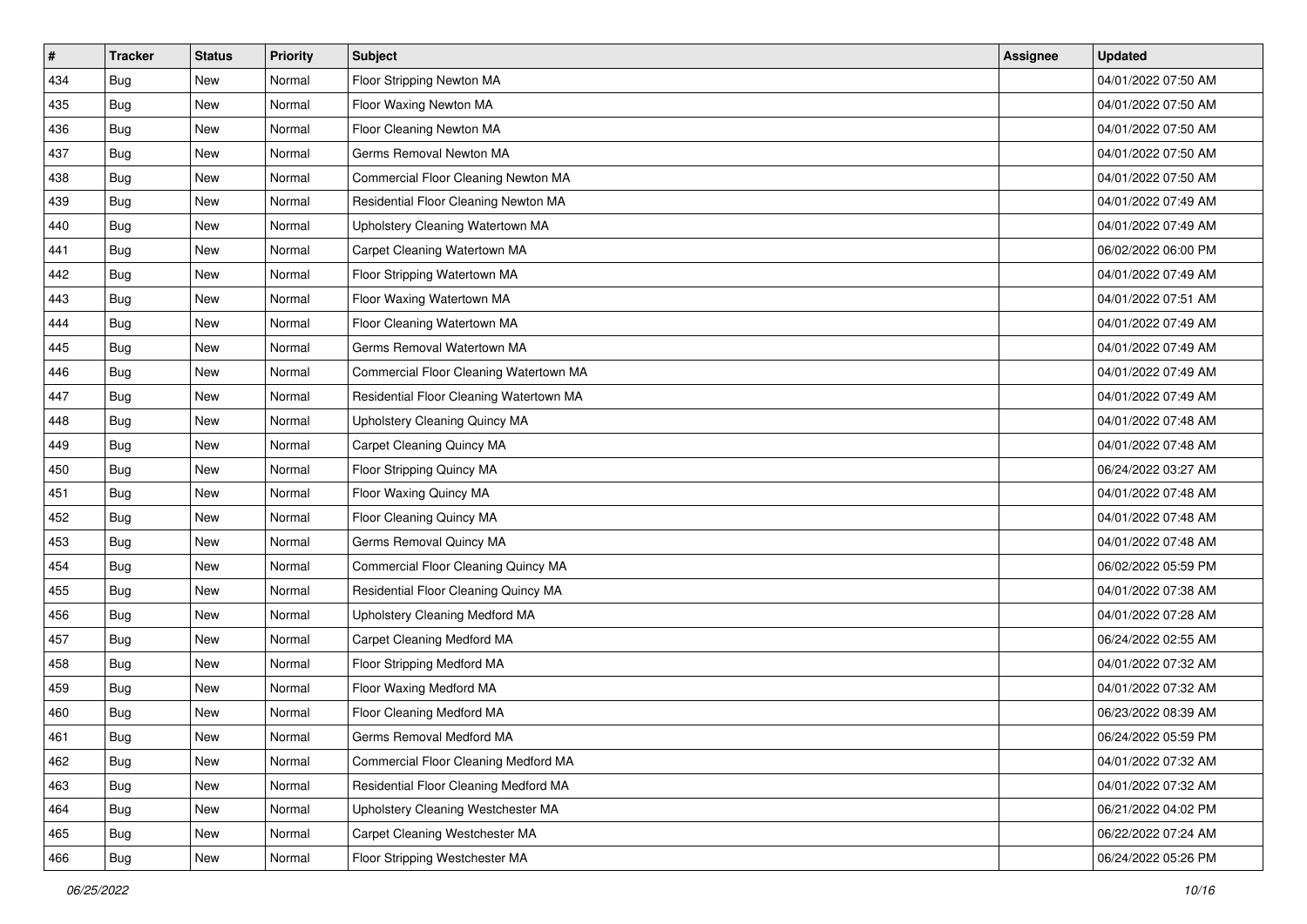| $\pmb{\#}$ | Tracker    | <b>Status</b> | <b>Priority</b> | Subject                                                                                  | <b>Assignee</b> | <b>Updated</b>      |
|------------|------------|---------------|-----------------|------------------------------------------------------------------------------------------|-----------------|---------------------|
| 467        | Bug        | New           | Normal          | Floor Waxing Westchester MA                                                              |                 | 04/01/2022 07:31 AM |
| 468        | <b>Bug</b> | <b>New</b>    | Normal          | Floor Cleaning Westchester MA                                                            |                 | 04/01/2022 07:31 AM |
| 469        | Bug        | New           | Normal          | Germs Removal Westchester MA                                                             |                 | 06/23/2022 06:11 AM |
| 470        | <b>Bug</b> | New           | Normal          | Commercial Floor Cleaning Westchester MA                                                 |                 | 06/24/2022 06:00 PM |
| 471        | Bug        | <b>New</b>    | Normal          | Residential Floor Cleaning Westchester MA                                                |                 | 06/23/2022 07:55 AM |
| 472        | <b>Bug</b> | New           | Normal          | Upholstery Cleaning Arlington MA                                                         |                 | 04/01/2022 07:31 AM |
| 473        | <b>Bug</b> | New           | Normal          | Floor Stripping Arlington MA                                                             |                 | 06/24/2022 06:14 PM |
| 474        | <b>Bug</b> | New           | Normal          | Floor Waxing Arlington MA                                                                |                 | 06/23/2022 04:22 PM |
| 475        | <b>Bug</b> | New           | Normal          | Floor Cleaning Arlington MA                                                              |                 | 06/24/2022 02:37 PM |
| 476        | Feature    | <b>New</b>    | High            | <b>American Airlines Reservations</b>                                                    |                 | 06/25/2022 07:00 AM |
| 477        | <b>Bug</b> | New           | Normal          | What Does Online Coupon Mean?                                                            |                 | 06/24/2022 06:34 AM |
| 478        | Feature    | New           | Normal          | Is it safe to install third-party WhatsApp GB?                                           |                 | 06/25/2022 02:38 AM |
| 479        | <b>Bug</b> | New           | Normal          | Limousine Service Bellevue WA                                                            |                 | 06/24/2022 06:14 AM |
| 480        | <b>Bug</b> | New           | Normal          | Nur Online Shop                                                                          |                 | 06/25/2022 06:52 AM |
| 481        | <b>Bug</b> | <b>New</b>    | Normal          | Nur Online Shop                                                                          |                 | 06/24/2022 12:42 PM |
| 482        | Bug        | New           | Normal          | <b>Text Window</b>                                                                       |                 | 06/23/2022 03:41 PM |
| 483        | <b>Bug</b> | New           | Normal          | UK best essay writing service                                                            |                 | 06/23/2022 11:25 PM |
| 484        | Bug        | <b>New</b>    | Normal          | UK best essay writing service                                                            |                 | 06/24/2022 03:41 AM |
| 487        | <b>Bug</b> | New           | Normal          | Cheap Fake Dunks                                                                         |                 | 06/24/2022 06:29 PM |
| 488        | <b>Bug</b> | <b>New</b>    | Normal          | Quick solution to solve cash app dispute by the technical team                           |                 | 06/25/2022 03:08 AM |
| 489        | Bug        | New           | Normal          | Get cash app refund instantly if sent to the wrong person                                |                 | 06/25/2022 12:09 AM |
| 490        | <b>Bug</b> | New           | Normal          | Unlock cash app account by getting quick solutions from the technical executives         |                 | 06/25/2022 03:16 AM |
| 491        | Feature    | <b>New</b>    | Normal          | Automatically download and paste Reddit wallpapers into Windows                          |                 | 06/25/2022 04:29 AM |
| 492        | Bug        | New           | Normal          | HD Streamz MOD APK v3.5.5 (Keine Werbung)                                                |                 | 06/24/2022 01:56 PM |
| 493        | Feature    | New           | High            | chainsaw dance                                                                           |                 | 06/24/2022 08:01 PM |
| 494        | <b>Bug</b> | New           | Normal          | <b>Buy Discussion Post</b>                                                               |                 | 06/25/2022 03:19 AM |
| 495        | <b>Bug</b> | New           | Normal          | Twitch Clip Downloader Download Twitch Clips Online 2021                                 |                 | 06/25/2022 01:08 AM |
| 496        | <b>Bug</b> | New           | Normal          | What is Live NetTV?                                                                      |                 | 06/25/2022 06:36 AM |
| 497        | <b>Bug</b> | New           | Normal          | Fake Nike Dunk Low Off-White Lot 50                                                      |                 | 06/24/2022 07:45 PM |
| 499        | Feature    | New           | Normal          | Discover The Premium Features Of Spotify Mod Apk                                         |                 | 06/25/2022 03:54 AM |
| 502        | Bug        | New           | Normal          | Les instructions pour définir des sonneries pour iPhone sont simples et faciles à suivre |                 | 06/25/2022 12:35 AM |
| 503        | Bug        | New           | Normal          | Youtube Premium Apk free download for Android                                            |                 | 06/24/2022 01:56 PM |
| 504        | <b>Bug</b> | New           | Normal          | A beginner should always look for online Java assignment help!                           |                 | 06/25/2022 03:56 AM |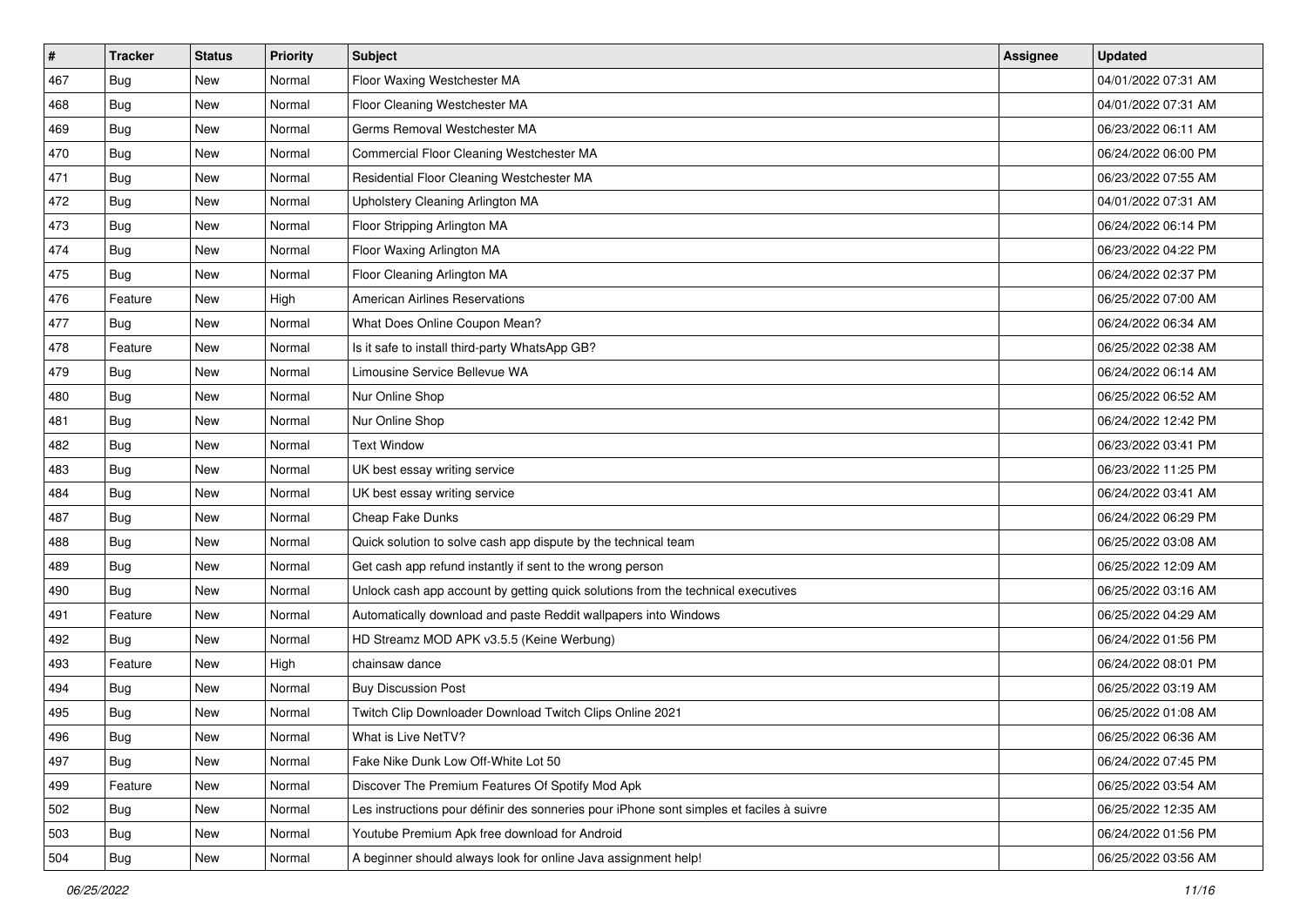| $\pmb{\#}$ | Tracker    | <b>Status</b> | <b>Priority</b> | <b>Subject</b>                                                                                                                                                                                                                                 | <b>Assignee</b> | <b>Updated</b>      |
|------------|------------|---------------|-----------------|------------------------------------------------------------------------------------------------------------------------------------------------------------------------------------------------------------------------------------------------|-----------------|---------------------|
| 505        | Bug        | New           | Normal          | www.trendmicro.com/activate                                                                                                                                                                                                                    |                 | 06/25/2022 05:15 AM |
| 506        | Bug        | <b>New</b>    | Normal          | www.trendmicro.com/activate                                                                                                                                                                                                                    |                 | 06/25/2022 04:04 AM |
| 507        | Bug        | New           | Normal          | central.bitdefender.com                                                                                                                                                                                                                        |                 | 06/24/2022 01:37 PM |
| 508        | Bug        | New           | Normal          | hire a professional dissertation help                                                                                                                                                                                                          |                 | 06/24/2022 07:21 PM |
| 512        | Bug        | <b>New</b>    | Normal          | The Importance Of Using Custom Writing Services                                                                                                                                                                                                |                 | 06/24/2022 09:26 AM |
| 514        | Bug        | New           | Normal          | Trans-Caribbean                                                                                                                                                                                                                                |                 | 06/25/2022 05:22 AM |
| 515        | <b>Bug</b> | New           | Normal          | Fragment Nike Dunk High Tokyo Fake                                                                                                                                                                                                             |                 | 06/25/2022 03:13 AM |
| 516        | <b>Bug</b> | New           | Normal          | Does Cash App Help To Get Cash App Refund Without Any Interruption?                                                                                                                                                                            |                 | 06/24/2022 01:56 PM |
| 517        | Bug        | New           | Normal          | Proficient tips to take help of cash app support professionals:                                                                                                                                                                                |                 | 06/24/2022 02:37 PM |
| 518        | Bug        | <b>New</b>    | Normal          | How To Check The Balance Of Cash App Account By Taking Cash App Support?                                                                                                                                                                       |                 | 06/23/2022 05:15 PM |
| 519        | <b>Bug</b> | New           | Normal          | Are you finding online UK Assignment writers?                                                                                                                                                                                                  |                 | 06/25/2022 02:52 AM |
| 520        | Bug        | New           | Normal          | What Is The Major Role Of Cash.app/Help and Support Page?                                                                                                                                                                                      |                 | 06/25/2022 01:27 AM |
| 522        | Feature    | New           | Normal          | Can You Check App Limits, If Cash app won't let me send money?                                                                                                                                                                                 |                 | 06/24/2022 06:33 PM |
| 524        | <b>Bug</b> | New           | Normal          | How Does Google Account Recovery Work If Your Account Is Hacked?                                                                                                                                                                               |                 | 06/24/2022 02:25 AM |
| 525        | <b>Bug</b> | New           | Normal          | If you don't have a QR code: How to activate cash app card in app                                                                                                                                                                              |                 | 06/24/2022 10:47 AM |
| 526        | Bug        | New           | Normal          | Soundcloud to mp3 converter - Download Soundcloud songs                                                                                                                                                                                        |                 | 06/24/2022 12:51 AM |
| 527        | Feature    | New           | Normal          | My Teachers                                                                                                                                                                                                                                    |                 | 06/24/2022 02:41 PM |
| 528        | <b>Bug</b> | New           | Normal          | Korean Mag                                                                                                                                                                                                                                     |                 | 06/23/2022 10:09 PM |
| 529        | Bug        | New           | Normal          | Thop TV APK - Free Download for Android                                                                                                                                                                                                        |                 | 06/25/2022 04:37 AM |
| 532        | <b>Bug</b> | <b>New</b>    | Normal          | My Assignment Help                                                                                                                                                                                                                             |                 | 06/23/2022 12:53 PM |
| 533        | Bug        | New           | Normal          | How to complete the homework assignments in economics in the easiest way?                                                                                                                                                                      |                 | 06/25/2022 04:41 AM |
| 537        | Bug        | New           | Normal          | Get tech assistance with customer support on ATT Yahoo email login issue.                                                                                                                                                                      |                 | 06/24/2022 08:07 PM |
| 538        | Bug        | <b>New</b>    | Normal          | Will cash app refund money if scammed quickly?                                                                                                                                                                                                 |                 | 06/23/2022 05:29 PM |
| 539        | <b>Bug</b> | New           | Normal          | Do you want to know how to activate cash card through phone number?                                                                                                                                                                            |                 | 04/01/2022 09:25 AM |
| 540        | Bug        | New           | Normal          | Why Haven't I Received My Cash App Card? Can I get t the reasons behind it                                                                                                                                                                     |                 | 04/01/2022 09:25 AM |
| 541        | Bug        | New           | Normal          | How to fix the cash app payment failed errors?                                                                                                                                                                                                 |                 | 06/24/2022 09:04 PM |
| 542        | <b>Bug</b> | New           | Normal          | Web N Logo Design                                                                                                                                                                                                                              |                 | 06/22/2022 12:28 PM |
| 543        | Feature    | New           | Normal          | Get tech assistance with customer support on ATT Yahoo email login issue.                                                                                                                                                                      |                 | 06/24/2022 05:08 PM |
| 544        | <b>Bug</b> | New           | Normal          | Hey! I had a very cool idea to order our general picture on canvas for my family as a gift. But couldn't find a good<br>one. Once my friend advised me this article in which I found what I was looking for and gave a cool gift to my family. |                 | 06/15/2022 08:13 PM |
| 545        | Feature    | New           | Normal          | <b>Best Canvas Print Company</b>                                                                                                                                                                                                               |                 | 06/17/2022 08:25 PM |
| 546        | Feature    | New           | Normal          | Quickbooks Error                                                                                                                                                                                                                               |                 | 06/24/2022 05:21 AM |
| 547        | <b>Bug</b> | New           | Normal          | Get rid of the issue of cash app down by calling experts.                                                                                                                                                                                      |                 | 06/24/2022 05:42 PM |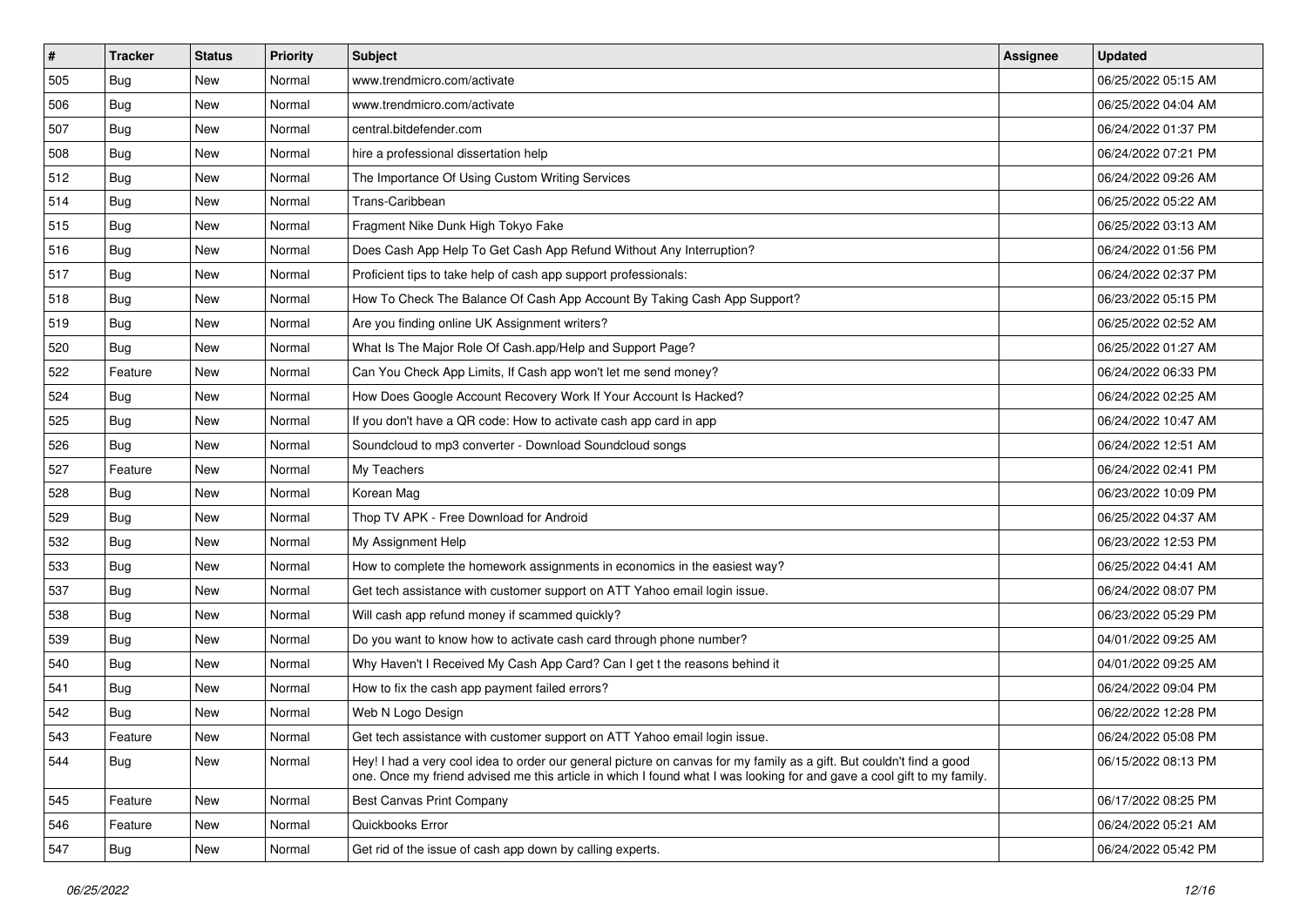| $\pmb{\#}$ | Tracker    | <b>Status</b> | <b>Priority</b> | Subject                                                                             | <b>Assignee</b> | <b>Updated</b>      |
|------------|------------|---------------|-----------------|-------------------------------------------------------------------------------------|-----------------|---------------------|
| 548        | Bug        | New           | Normal          | Web N Logo Design                                                                   |                 | 04/01/2022 09:29 AM |
| 549        | <b>Bug</b> | New           | Normal          | Radio Luisteren                                                                     |                 | 06/24/2022 07:01 PM |
| 550        | Bug        | New           | Normal          | Nederland FM - beste manieren om naar internationale radio op internet te luisteren |                 | 06/23/2022 08:56 PM |
| 551        | <b>Bug</b> | New           | Normal          | Why Do Students Need Online Best Dissertation Writing Services?                     |                 | 06/22/2022 05:53 PM |
| 552        | Feature    | <b>New</b>    | Normal          | Radio rfm and the benefits of radio rfm                                             |                 | 06/24/2022 03:23 AM |
| 553        | Bug        | New           | Normal          | Cinema HD APK - Free Movie Enjoyment App on Android                                 |                 | 06/23/2022 02:21 AM |
| 554        | Bug        | New           | Normal          | XvideoStudio Video Editor APK Free Download on TechToDown                           |                 | 06/24/2022 08:26 AM |
| 555        | <b>Bug</b> | New           | Normal          | web design development in hyderabad                                                 |                 | 06/24/2022 06:49 PM |
| 556        | <b>Bug</b> | New           | Normal          | Play Game Mod Apk With Your Friends                                                 |                 | 06/23/2022 09:56 PM |
| 557        | Feature    | <b>New</b>    | Normal          | <b>Business Law Assignment Help</b>                                                 |                 | 06/24/2022 10:05 AM |
| 558        | Feature    | New           | Normal          | Stunning Classic Sofas                                                              |                 | 06/24/2022 07:01 AM |
| 559        | Bug        | New           | High            | What Are Permission For Applications like Facebook Sending MMS?                     |                 | 06/24/2022 10:07 AM |
| 560        | Bug        | <b>New</b>    | Normal          | Whatsapp Aero - Make Your Phone Auto Connect                                        |                 | 04/01/2022 09:28 AM |
| 561        | <b>Bug</b> | New           | Normal          | Enjoy the Full YouTube Premium Experience With YouTube Premium Membership           |                 | 06/24/2022 11:10 AM |
| 562        | <b>Bug</b> | New           | Normal          | Learn Basic Mahjong Rules                                                           |                 | 06/23/2022 12:48 AM |
| 563        | Bug        | New           | Normal          | Understanding the Difference Between Free and Paid Mod Apks                         |                 | 06/24/2022 07:27 AM |
| 564        | <b>Bug</b> | <b>New</b>    | Normal          | How To Install RepelisPlus On Your Android Phone?                                   |                 | 06/24/2022 02:03 AM |
| 565        | Bug        | <b>New</b>    | Normal          | How To Install RepelisPlus On Your Android Phone?                                   |                 | 06/24/2022 11:27 PM |
| 566        | Bug        | New           | Normal          | Kinemaster Pro Download - los App Review                                            |                 | 04/01/2022 09:27 AM |
| 567        | <b>Bug</b> | New           | Normal          | Singapore assignment help                                                           |                 | 06/25/2022 06:18 AM |
| 568        | <b>Bug</b> | New           | Normal          | Instale a versão mais recente do YouTube Premium                                    |                 | 06/24/2022 08:51 PM |
| 573        | <b>Bug</b> | New           | Normal          | Experimente lo mejor en la aplicación Apk de juegos gratis                          |                 | 06/24/2022 02:32 PM |
| 574        | Bug        | <b>New</b>    | Normal          | How to fix the Epson printer offline issue due to a wired connection?               |                 | 06/24/2022 06:23 PM |
| 576        | <b>Bug</b> | New           | Normal          | So laden Sie ein Instagram-Bild herunter                                            |                 | 06/23/2022 09:23 AM |
| 577        | Bug        | New           | Normal          | Follow these easy steps to make Admiral Casino Login                                |                 | 06/24/2022 05:34 PM |
| 581        | Bug        | <b>New</b>    | Normal          | E-Learning Course Help                                                              |                 | 06/24/2022 05:18 PM |
| 583        | <b>Bug</b> | New           | High            | Need the Cash app customer service phone number?                                    |                 | 06/24/2022 06:25 AM |
| 584        | <b>Bug</b> | New           | Normal          | Want the cash app customer service number to check balance?                         |                 | 06/23/2022 09:55 PM |
| 585        | Bug        | New           | Normal          | What is cash app help number?                                                       |                 | 04/01/2022 09:18 AM |
| 586        | Bug        | New           | Normal          | Best Modifications For Your Mobile Phone                                            |                 | 06/24/2022 08:48 AM |
| 587        | <b>Bug</b> | New           | Normal          | Why Picsart Pro Offers Great Features                                               |                 | 06/19/2022 02:19 PM |
| 588        | Bug        | New           | Normal          | YouTube Vanced Apk Manager App - Como instalá-lo                                    |                 | 06/23/2022 07:40 PM |
| 589        | <b>Bug</b> | New           | Normal          | How can I get the cash app phone number of customer support?                        |                 | 06/24/2022 08:57 PM |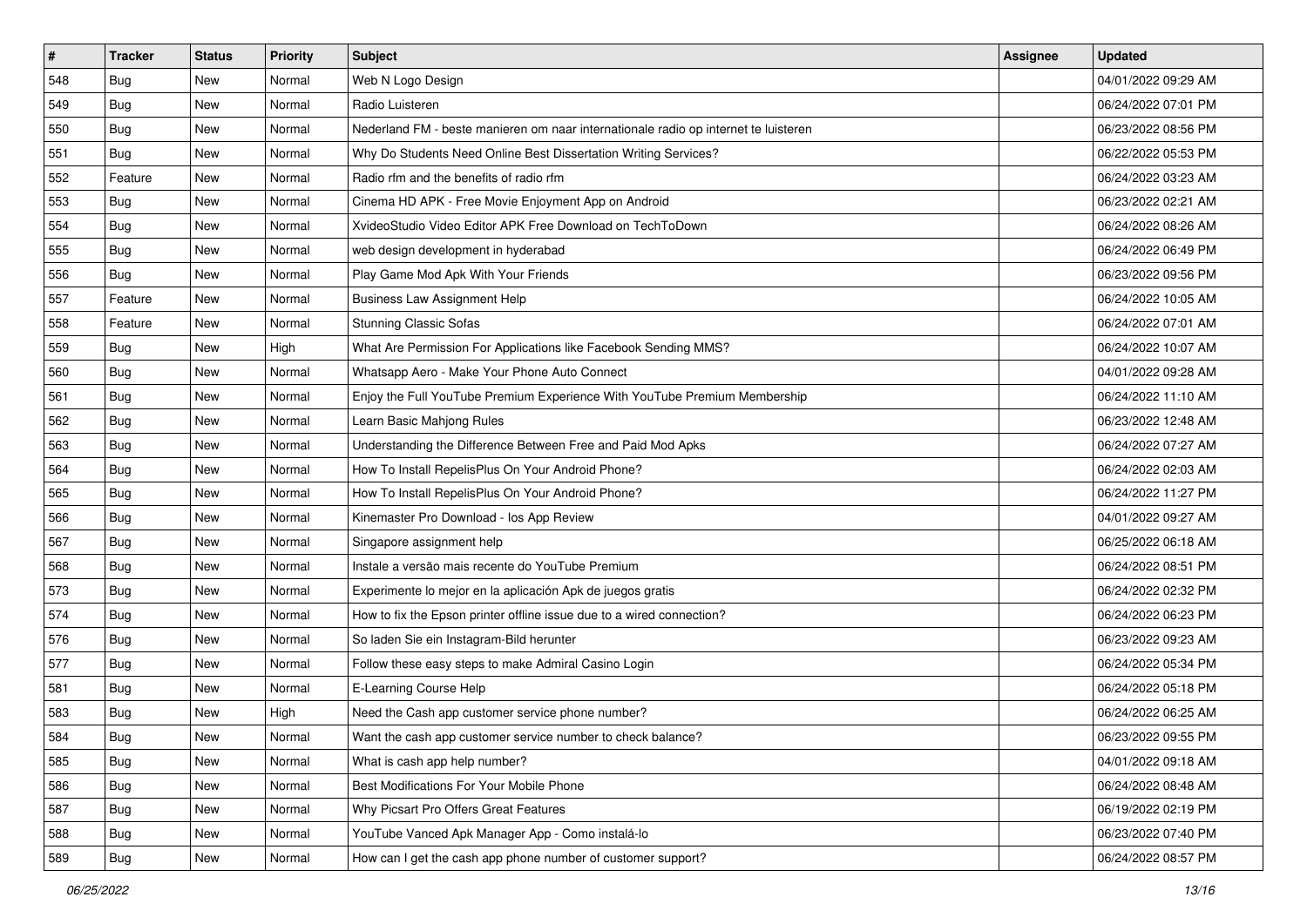| $\vert$ # | <b>Tracker</b> | <b>Status</b> | <b>Priority</b> | <b>Subject</b>                                                                                                                                                                                                                                                        | <b>Assignee</b> | <b>Updated</b>      |
|-----------|----------------|---------------|-----------------|-----------------------------------------------------------------------------------------------------------------------------------------------------------------------------------------------------------------------------------------------------------------------|-----------------|---------------------|
| 590       | <b>Bug</b>     | New           | Normal          | Follow proper initiatives to check my cash app card balance:                                                                                                                                                                                                          |                 | 06/23/2022 11:47 PM |
| 591       | Bug            | <b>New</b>    | Normal          | How To Find Facebook Modifications For Your Spotify Premium Apk?                                                                                                                                                                                                      |                 | 06/19/2022 06:07 AM |
| 592       | Bug            | <b>New</b>    | Normal          | Deezer Premium APK - Baixe músicas de qualquer lugar do mundo de graça                                                                                                                                                                                                |                 | 06/24/2022 12:00 PM |
| 593       | <b>Bug</b>     | New           | Normal          | Eiffel Spark Ultimate C2 SN series is a fully synthetic range of advanced performance engine oils blended in high<br>performance fully synthetic (PAO - polyalphaolefin) basestocks fortified with advanced technology additive system,<br>specifically formulated to |                 | 06/24/2022 05:38 PM |
| 594       | Feature        | <b>New</b>    | Normal          | How does research proposal help online make it easy for me?                                                                                                                                                                                                           |                 | 06/23/2022 04:40 PM |
| 595       | <b>Bug</b>     | <b>New</b>    | Normal          | RFM Online - une révolution dans la gestion de l'identité numérique                                                                                                                                                                                                   |                 | 06/25/2022 06:29 AM |
| 596       | <b>Bug</b>     | <b>New</b>    | Normal          | <b>Kids Games</b>                                                                                                                                                                                                                                                     |                 | 04/01/2022 09:18 AM |
| 597       | Bug            | <b>New</b>    | Normal          | Universo s / f Download                                                                                                                                                                                                                                               |                 | 06/24/2022 05:18 PM |
| 598       | <b>Bug</b>     | <b>New</b>    | Normal          | Universo s / f Download                                                                                                                                                                                                                                               |                 | 06/23/2022 10:59 PM |
| 599       | Bug            | New           | Normal          | Do you know how to delete cash app account from your computer?                                                                                                                                                                                                        |                 | 06/24/2022 10:42 AM |
| 600       | Bug            | <b>New</b>    | Normal          | Play Store Pro                                                                                                                                                                                                                                                        |                 | 06/24/2022 03:39 AM |
| 603       | <b>Bug</b>     | <b>New</b>    | Normal          | Premiere gratuito da lista de IPTV                                                                                                                                                                                                                                    |                 | 06/24/2022 05:30 PM |
| 604       | Bug            | <b>New</b>    | Normal          | Idle Game Online                                                                                                                                                                                                                                                      |                 | 06/24/2022 06:16 PM |
| 605       | Feature        | <b>New</b>    | Normal          | What will the future of logo design be like?                                                                                                                                                                                                                          |                 | 06/25/2022 03:02 AM |
| 607       | Bug            | <b>New</b>    | Normal          | Vex 5                                                                                                                                                                                                                                                                 |                 | 04/01/2022 09:22 AM |
| 608       | Feature        | New           | Normal          | How To Do Hotmail Password Reset Without Phone Number?                                                                                                                                                                                                                |                 | 04/01/2022 09:22 AM |
| 609       | Bug            | New           | High            | Online Trusted Medicine Store in US for Health - Genericmedsupply                                                                                                                                                                                                     |                 | 06/24/2022 01:44 AM |
| 610       | Feature        | <b>New</b>    | Normal          | CheapestMedsShop 100% Safe Medicines Online in USA UK & AUS.                                                                                                                                                                                                          |                 | 06/24/2022 11:23 PM |
| 611       | Feature        | New           | Normal          | Buy All Modafinil & Armodafinil Tablets @Buy Modafinil US                                                                                                                                                                                                             |                 | 06/25/2022 12:31 AM |
| 612       | <b>Bug</b>     | <b>New</b>    | Normal          | Luxury Slingshot Rental                                                                                                                                                                                                                                               |                 | 06/24/2022 09:09 AM |
| 613       | Bug            | <b>New</b>    | Normal          | Buy Aspadol 100mg Tab Online in US, UK, AU   Erospharmacy                                                                                                                                                                                                             |                 | 06/24/2022 03:56 AM |
| 614       | Bug            | New           | Normal          | Como baixar o MOD APK no celular                                                                                                                                                                                                                                      |                 | 06/22/2022 04:46 AM |
| 615       | <b>Bug</b>     | New           | Normal          | CheapestMedsShop   100% Safe Medicines Online in USA UK & AUS.                                                                                                                                                                                                        |                 | 06/24/2022 04:00 AM |
| 616       | Bug            | <b>New</b>    | Normal          | Buy Anavar Tablets   Anavar For Sale in USA, UK & Australia                                                                                                                                                                                                           |                 | 06/24/2022 03:52 PM |
| 617       | <b>Bug</b>     | <b>New</b>    | Normal          | Buy Vidalista Tablets (Tadalafil) at [\$25 OFF + Free Shipping] Vidalistatablets                                                                                                                                                                                      |                 | 06/24/2022 05:14 PM |
| 618       | Bug            | <b>New</b>    | Normal          | Buy Steroids Online with OurMedicnes.com   Best Quality Steroids                                                                                                                                                                                                      |                 | 06/24/2022 07:52 AM |
| 619       | <b>Bug</b>     | New           | Normal          | Online Trusted Medicine Store in US for Health - Genericmedsupply                                                                                                                                                                                                     |                 | 06/23/2022 09:19 PM |
| 620       | <b>Bug</b>     | New           | Normal          | Viagra Meds: Fastest & Quick Delivery On Your Doorstep - USA                                                                                                                                                                                                          |                 | 06/23/2022 12:03 AM |
| 621       | <b>Bug</b>     | New           | Normal          | Buy All Modafinil & Armodafinil Tablets @Buy Modafinil US                                                                                                                                                                                                             |                 | 06/24/2022 09:26 AM |
| 622       | Bug            | New           | Normal          | CheapestMedsShop   100% Safe Medicines Online in UK & AUS.                                                                                                                                                                                                            |                 | 06/24/2022 07:10 PM |
| 623       | <b>Bug</b>     | New           | Normal          | Listen to online radio stations for mobile phones                                                                                                                                                                                                                     |                 | 06/24/2022 08:21 PM |
| 624       | Bug            | New           | Normal          | Use go with the Driving Directions for your go                                                                                                                                                                                                                        |                 | 06/21/2022 04:54 AM |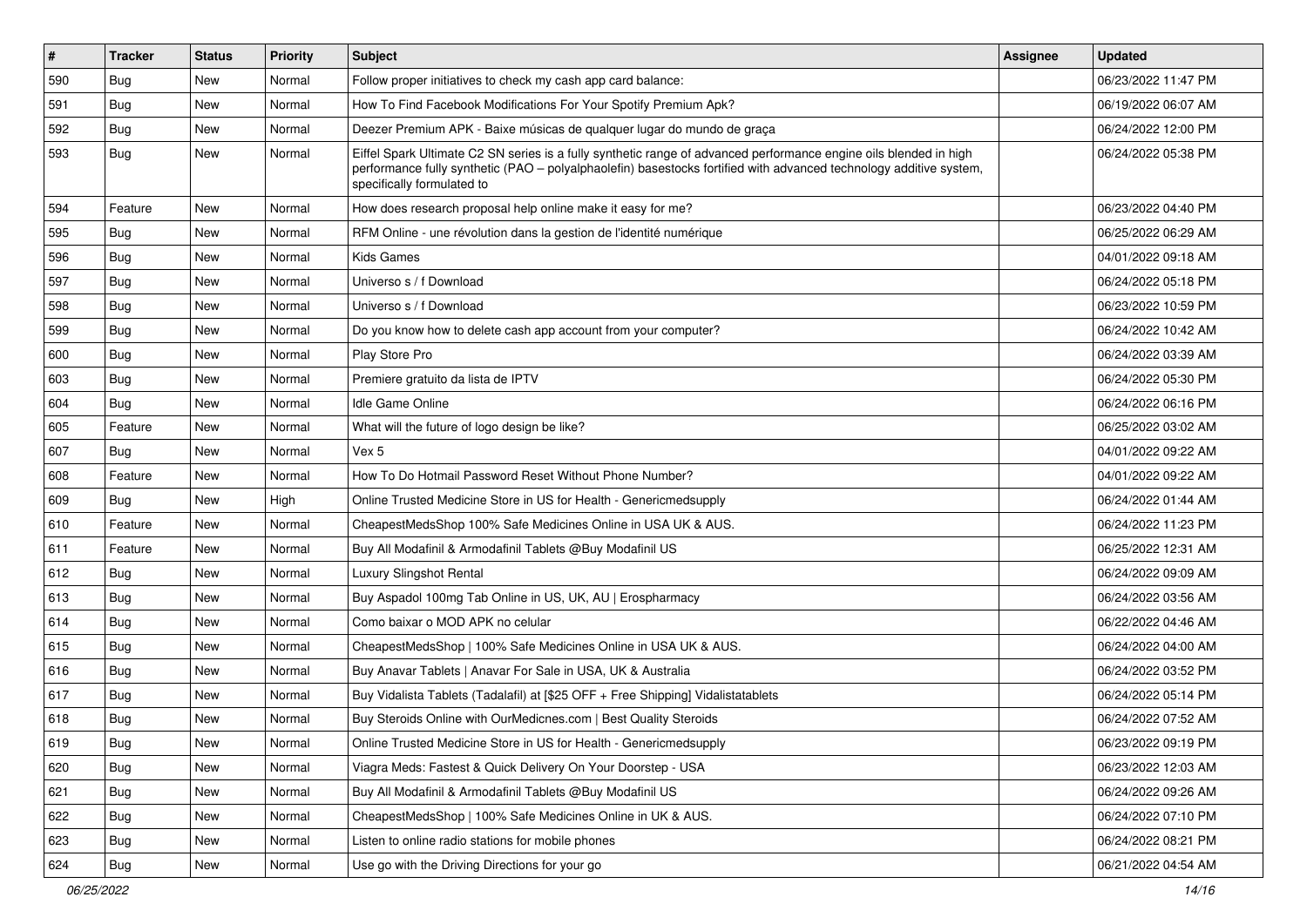| $\vert$ # | <b>Tracker</b> | <b>Status</b> | <b>Priority</b> | Subject                                                                          | <b>Assignee</b> | <b>Updated</b>      |
|-----------|----------------|---------------|-----------------|----------------------------------------------------------------------------------|-----------------|---------------------|
| 625       | <b>Bug</b>     | New           | Normal          | The best free online driving directions tool                                     |                 | 04/01/2022 09:28 AM |
| 627       | Bug            | New           | Normal          | <b>HELO</b>                                                                      |                 | 06/25/2022 01:05 AM |
| 628       | Bug            | New           | Normal          | CV reviewing services!                                                           |                 | 06/24/2022 01:53 PM |
| 629       | Bug            | New           | Normal          | How Can I Load Cash App Card at Walmart straight away?                           |                 | 06/24/2022 07:55 PM |
| 630       | <b>Bug</b>     | <b>New</b>    | Normal          | How Can I Load Cash App Card at Walmart straight away?                           |                 | 04/01/2022 09:38 AM |
| 631       | Bug            | New           | Normal          | How Can I Load Cash App Card at Walmart straight away?                           |                 | 04/01/2022 09:38 AM |
| 632       | Bug            | New           | Normal          | CheapestMedsShop   100% Safe Medicines Online in UK & AUS.                       |                 | 06/23/2022 05:23 AM |
| 633       | Bug            | <b>New</b>    | Normal          | How i can i solve my issue                                                       |                 | 04/01/2022 09:38 AM |
| 634       | Bug            | <b>New</b>    | Normal          | Buy Vidalista Tablets (Tadalafil) at [\$25 OFF + Free Shipping] Vidalistatablets |                 | 06/23/2022 11:20 PM |
| 635       | <b>Bug</b>     | <b>New</b>    | Normal          | Buy Steroids Online with OurMedicnes.com   Best Quality Steroids                 |                 | 06/23/2022 09:09 PM |
| 636       | Bug            | New           | Normal          | What is the most popular furniture color?                                        |                 | 06/24/2022 12:13 AM |
| 637       | Feature        | New           | Normal          | Why do the Outlook rules not work in my account?                                 |                 | 06/25/2022 12:51 AM |
| 638       | Bug            | <b>New</b>    | Normal          | Run 3 game                                                                       |                 | 06/23/2022 08:09 PM |
| 639       | Bug            | <b>New</b>    | Normal          | thong tin chinh xac                                                              |                 | 06/24/2022 02:43 PM |
| 640       | <b>Bug</b>     | New           | Normal          | play game with me                                                                |                 | 06/24/2022 08:20 PM |
| 641       | Bug            | New           | Normal          | Get Best Economics Dissertation Writing Service                                  |                 | 06/23/2022 05:09 PM |
| 642       | Bug            | New           | Normal          | thong tin thoi tiet ngay hom nay                                                 |                 | 06/24/2022 04:48 PM |
| 643       | Bug            | <b>New</b>    | Normal          | Oreo TV Apk Download                                                             |                 | 06/23/2022 12:30 PM |
| 644       | <b>Bug</b>     | New           | Normal          | <b>TeaTV App Review</b>                                                          |                 | 06/24/2022 02:20 PM |
| 645       | <b>Bug</b>     | <b>New</b>    | Normal          | thong tin chinh xac nhat hom nay                                                 |                 | 06/25/2022 04:16 AM |
| 646       | Feature        | <b>New</b>    | Normal          | Collaborative Research Group                                                     |                 | 04/01/2022 09:36 AM |
| 647       | Feature        | <b>New</b>    | Normal          | <b>Cranberry Health Benefits</b>                                                 |                 | 06/25/2022 04:15 AM |
| 648       | Feature        | <b>New</b>    | Normal          | Plum Health Benefits                                                             |                 | 06/23/2022 01:47 PM |
| 649       | Feature        | New           | Normal          | Pear Health Benefits                                                             |                 | 06/24/2022 09:49 PM |
| 650       | Bug            | New           | Normal          | <b>Cherries Health Benefits</b>                                                  |                 | 06/24/2022 08:07 AM |
| 651       | <b>Bug</b>     | <b>New</b>    | Normal          | <b>Salmon Health Benefits</b>                                                    |                 | 06/25/2022 07:05 AM |
| 652       | <b>Bug</b>     | New           | Normal          | <b>Sesame Health Benefits</b>                                                    |                 | 06/21/2022 06:52 AM |
| 653       | <b>Bug</b>     | New           | Normal          | Jujube (Jinjoles): Properties And Health Benefits                                |                 | 06/23/2022 10:41 PM |
| 654       | Feature        | New           | Normal          | Peach Health Benefits                                                            |                 | 06/23/2022 05:34 AM |
| 655       | Bug            | New           | Normal          | <b>Eggplant Health Benefits</b>                                                  |                 | 06/24/2022 05:17 AM |
| 656       | Bug            | New           | Normal          | Kiwi Nutrition Facts And Health Benefits                                         |                 | 06/23/2022 05:18 PM |
| 657       | <b>Bug</b>     | New           | Normal          | Coconut Nutrition Facts And Health Benefits                                      |                 | 06/24/2022 01:49 PM |
| 658       | Bug            | New           | Normal          | Watermelon Nutrition Facts And Health Benefits                                   |                 | 06/24/2022 03:36 PM |